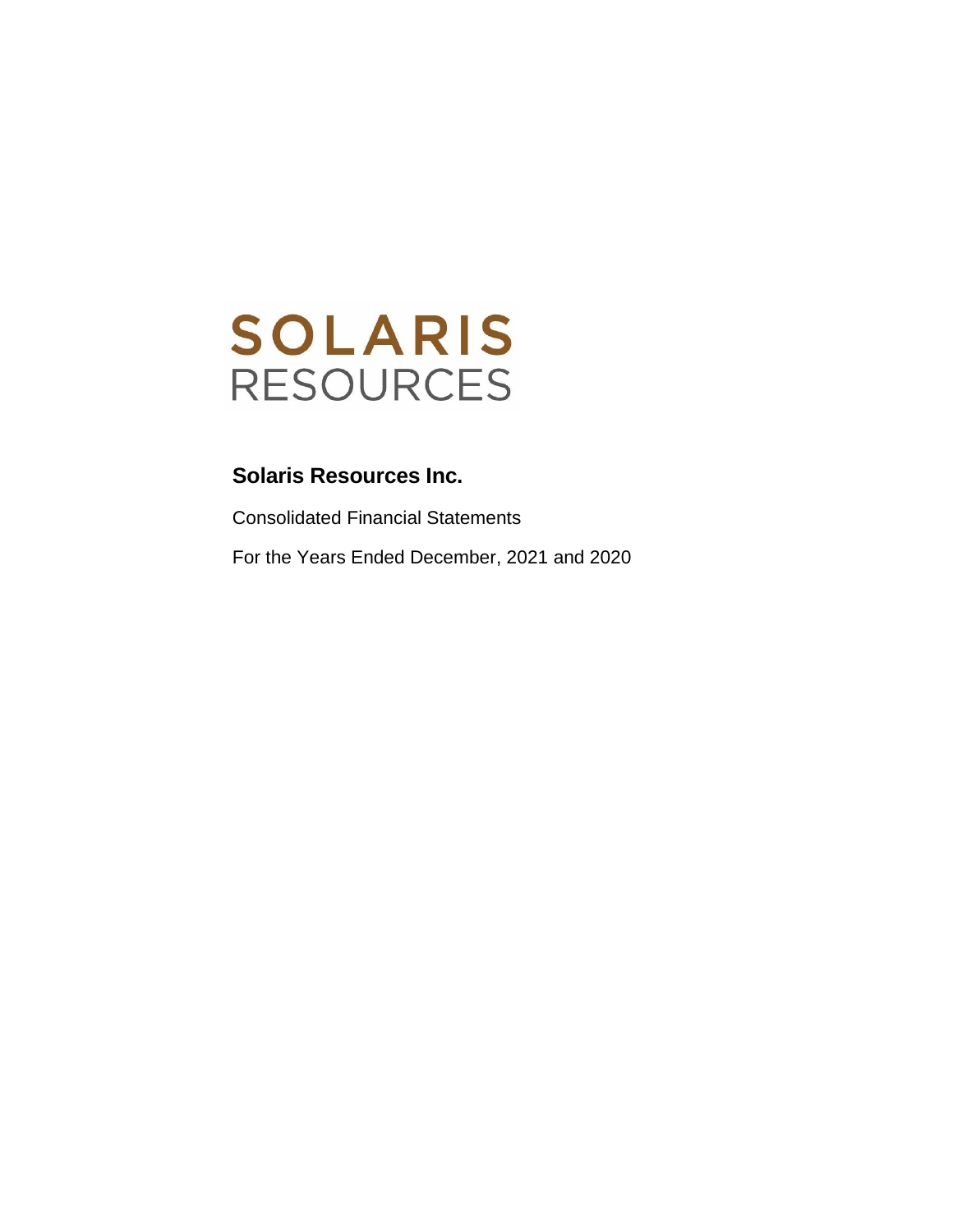

**KPMG LLP Chartered Professional Accountants**  PO Box 10426 777 Dunsmuir Street Vancouver BC V7Y 1K3 Canada

Telephone (604) 691-3000 Fax (604) 691-3031 Internet www.kpmg.ca

# **INDEPENDENT AUDITORS' REPORT**

To the Shareholders of Solaris Resources Inc.

### *Opinion*

We have audited the consolidated financial statements of Solaris Resources Inc. ("the Entity"), which comprise:

- the consolidated statements of financial position as at December 31, 2021 and December 31, 2020;
- the consolidated statements of net loss and comprehensive loss for the years ended December 31, 2021 and December 31, 2020;
- the consolidated statements of cash flows for the years ended December 31, 2021 and December 31, 2020;
- the consolidated statements of changes in equity for the years ended December 31, 2021 and December 31, 2020; and
- notes to the consolidated statements, including a summary of significant accounting policies (Hereinafter referred to as the "financial statements").

In our opinion, the accompanying financial statements present fairly, in all material respects, the consolidated financial position of the Entity as at December 31, 2021 and December 31, 2020, and its consolidated financial performance and consolidated cash flows for the years ended December 31, 2021 and December 31, 2020 in accordance with International Financial Reporting Standards.

### *Basis for Opinion*

We conducted our audit in accordance with Canadian generally accepted auditing standards. Our responsibilities under those standards are further described in the *"Auditors' Responsibilities for the Audit of the Financial Statements"* section of our auditors' report.

We are independent of the Entity in accordance with the ethical requirements that are relevant to our audit of the financial statements in Canada and we have fulfilled our other responsibilities in accordance with these requirements.

We believe that the audit evidence we have obtained is sufficient and appropriate to provide a basis for our opinion.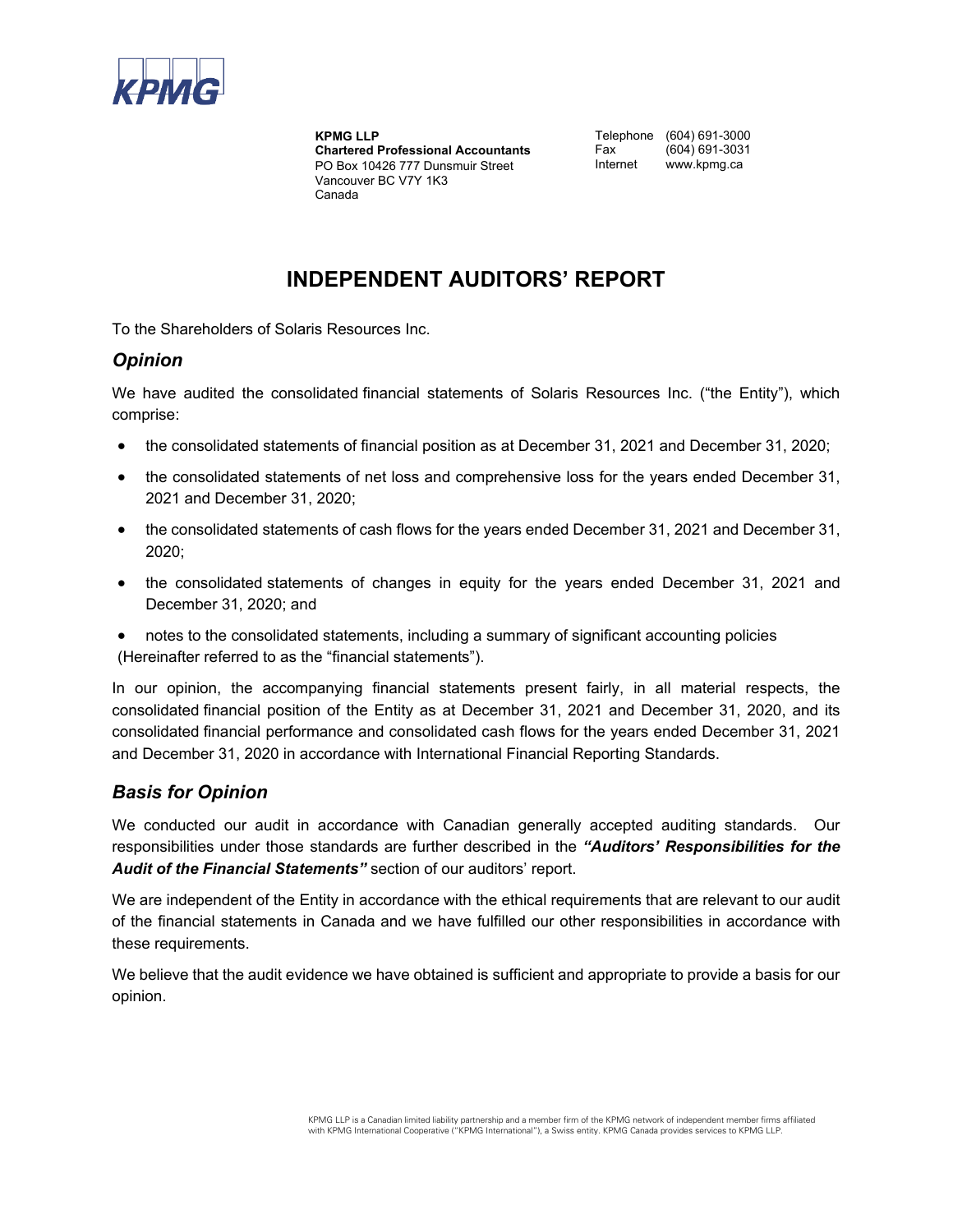

### *Key Audit Matters*

Key audit matters are those matters that, in our professional judgment, were of most significance in our audit of the financial statements for the year ended December 31, 2021. These matters were addressed in the context of our audit of the financial statements as a whole, and in forming our opinion thereon, and we do not provide a separate opinion on these matters.

We have determined the matter described below to be the key audit matter to be communicated in our auditors' report.

### *Evaluation of the fair value of the derivative related to the obligation to issue common shares on the exercise of Equinox Gold Corp.'s share purchase warrants*

### *Description of the matter*

We draw your attention to notes 3(f)(iv), 4(b) and 10 to the financial statements.

The Entity is obligated to issue its common shares on the exercise of certain Equinox Gold Corp.'s ("Equinox") share purchase warrants ("Equinox Warrants") to such warrant holders. On exercise of each Equinox Warrant, the Entity receives from Equinox one tenth of the proceeds received by Equinox and in return, issues one-twentieth of a common share of the Entity. The obligation to issue shares on exercise of Equinox Warrants meets the definition of a derivative. The Entity recognizes the derivative at fair value with changes in fair value recognized in net income or loss. At December 31, 2021, the fair value of the derivative is a liability of \$1,783 thousand. Significant assumptions applied by management in determining the fair value of the derivative include the correlation of the share prices of the Entity and Equinox, share price volatility of the Entity's and Equinox's shares, and discount rate.

### *Why the matter is a key audit matter*

We identified the evaluation of the fair value of the derivative related to the obligation to issue common shares on the exercise of Equinox Warrants as a key audit matter. This matter represented an area of higher assessed risk of material misstatement given the magnitude of estimation uncertainty in determining the fair value of the derivative. Significant auditor judgment and professionals with specialized skills and knowledge were required to evaluate the Entity's significant assumptions.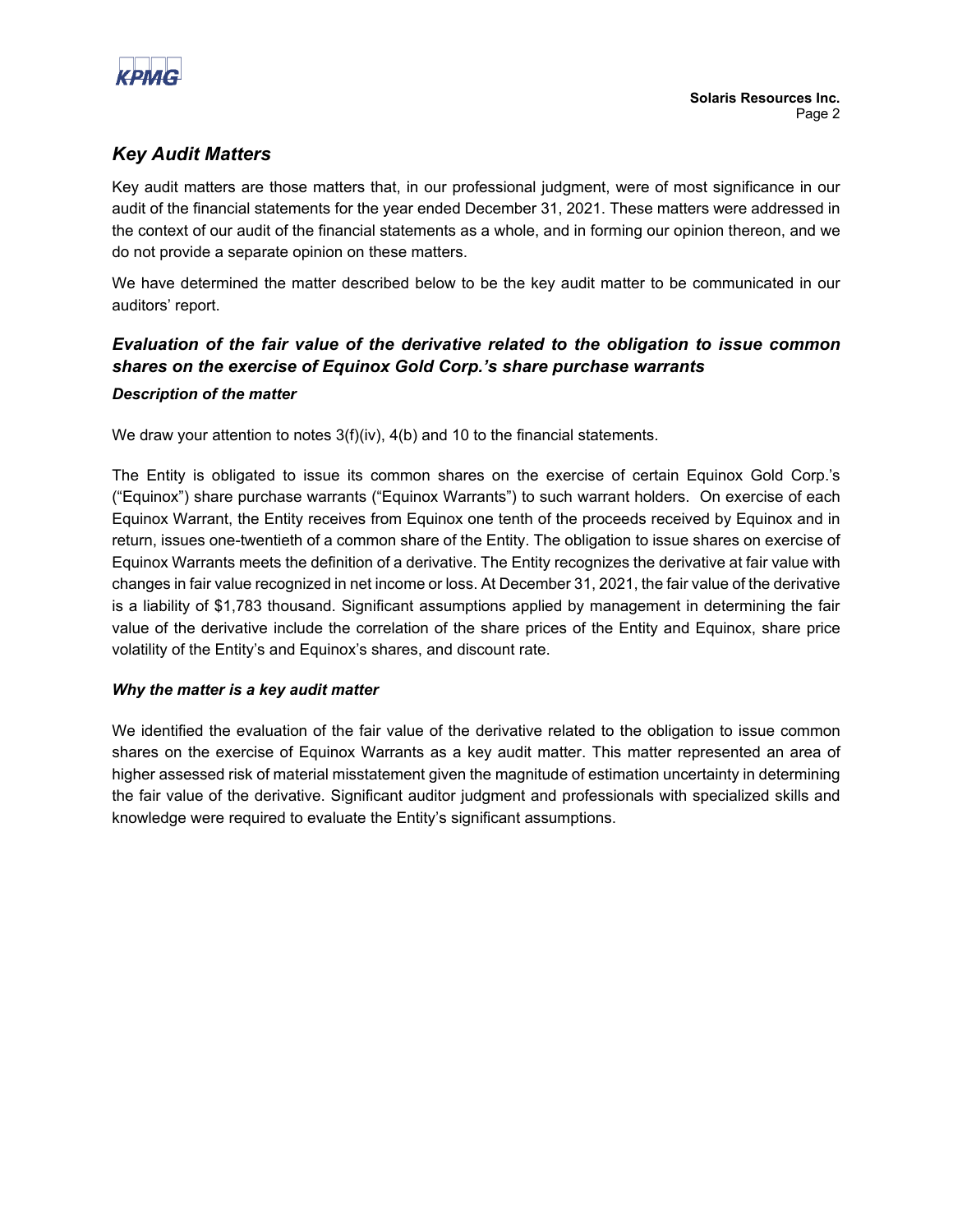

### *How the matter was addressed in the audit*

The primary procedures we performed to address this key audit matter included the following:

We evaluated the competence, experience and objectivity of the valuation specialist used by the Entity to estimate the fair value of the derivative related to the obligation to issue common shares on the exercise of Equinox Warrants.

We involved valuation professionals with specialized skills and knowledge who, for a selection of the Equinox warrant tranches, assisted in:

- evaluating the share price correlation assumption by comparing it against a correlation that was independently developed using the share price of the Entity and the share price of Equinox
- evaluating the Entity's share price volatility assumption by comparing it against a volatility that was independently developed using the historical share price volatility of the Entity
- evaluating Equinox's share price volatility assumption by comparing it against a volatility range that was independently developed using the historical share price volatility of Equinox
- evaluating the discount rate assumption by comparing it to the Bank of Canada Bond yields
- independently estimating the fair value using the above assumptions and comparing to the amount recorded by the Entity.

### *Other Information*

Management is responsible for the other information. Other information comprises the information included in Management's Discussion and Analysis filed with the relevant Canadian Securities Commissions.

Our opinion on the financial statements does not cover the other information and we do not and will not express any form of assurance conclusion thereon.

In connection with our audit of the financial statements, our responsibility is to read the other information identified above and, in doing so, consider whether the other information is materially inconsistent with the financial statements or our knowledge obtained in the audit and remain alert for indication that the other information appears to be materially misstated.

We obtained the information included in Management's Discussion and Analysis filed with the relevant Canadian Securities Commissions. If, based on the work we have performed on this other information, we conclude that there is a material misstatement of this other information, we are required to report that fact in the auditors' report.

We have nothing to report in this regard.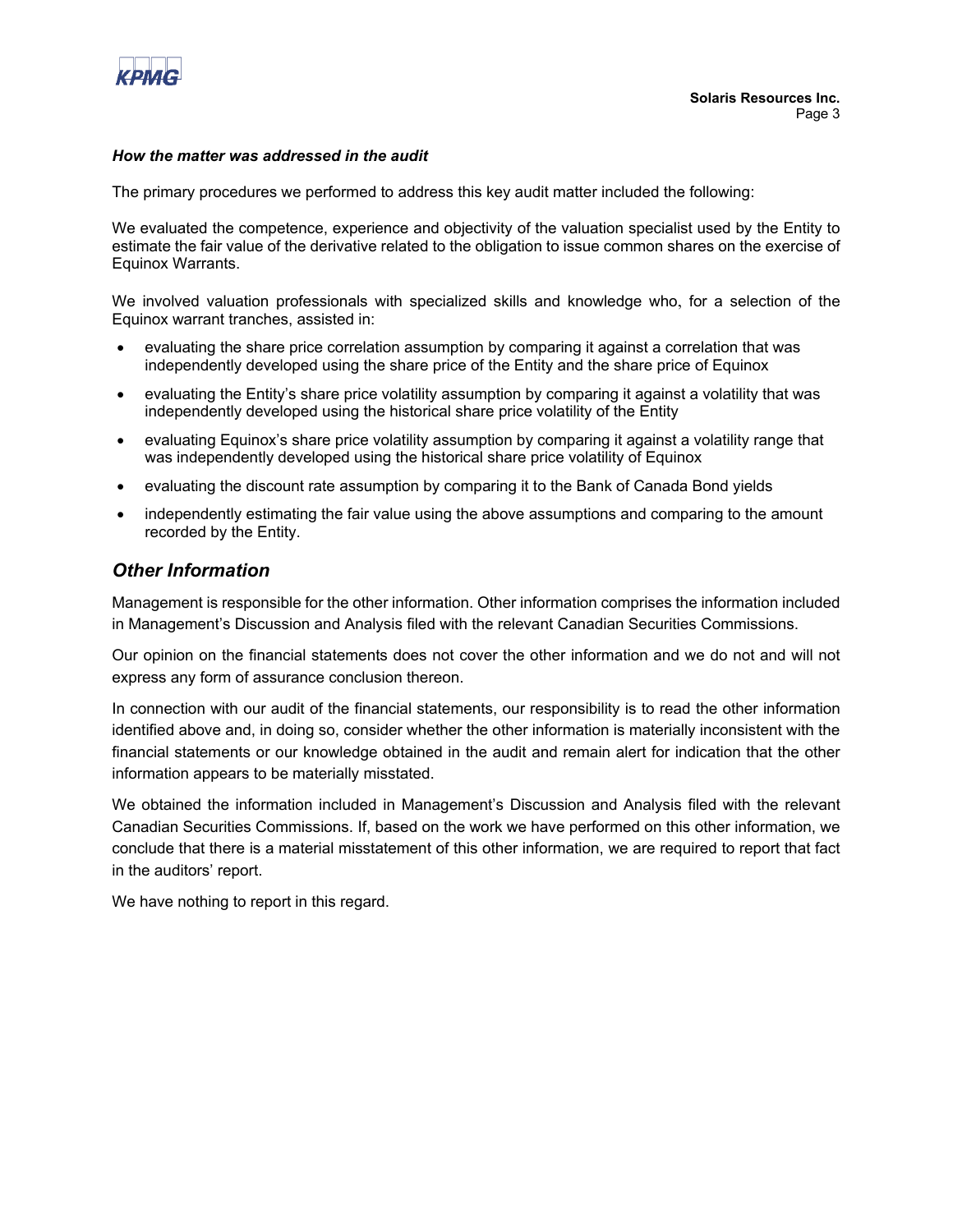

### *Responsibilities of Management and Those Charged with Governance for the Financial Statements*

Management is responsible for the preparation and fair presentation of the financial statements in accordance with International Financial Reporting Standards, and for such internal control as management determines is necessary to enable the preparation of financial statements that are free from material misstatement, whether due to fraud or error.

In preparing the financial statements, management is responsible for assessing the Entity's ability to continue as a going concern, disclosing as applicable, matters related to going concern and using the going concern basis of accounting unless management either intends to liquidate the Entity or to cease operations, or has no realistic alternative but to do so.

Those charged with governance are responsible for overseeing the Entity's financial reporting process.

### *Auditors' Responsibilities for the Audit of the Financial Statements*

Our objectives are to obtain reasonable assurance about whether the financial statements as a whole are free from material misstatement, whether due to fraud or error, and to issue an auditors' report that includes our opinion.

Reasonable assurance is a high level of assurance, but is not a guarantee that an audit conducted in accordance with Canadian generally accepted auditing standards will always detect a material misstatement when it exists.

Misstatements can arise from fraud or error and are considered material if, individually or in the aggregate, they could reasonably be expected to influence the economic decisions of users taken on the basis of the financial statements.

As part of an audit in accordance with Canadian generally accepted auditing standards, we exercise professional judgment and maintain professional skepticism throughout the audit.

We also:

 Identify and assess the risks of material misstatement of the financial statements, whether due to fraud or error, design and perform audit procedures responsive to those risks, and obtain audit evidence that is sufficient and appropriate to provide a basis for our opinion.

The risk of not detecting a material misstatement resulting from fraud is higher than for one resulting from error, as fraud may involve collusion, forgery, intentional omissions, misrepresentations, or the override of internal control.

- Obtain an understanding of internal control relevant to the audit in order to design audit procedures that are appropriate in the circumstances, but not for the purpose of expressing an opinion on the effectiveness of the Entity's internal control.
- Evaluate the appropriateness of accounting policies used and the reasonableness of accounting estimates and related disclosures made by management.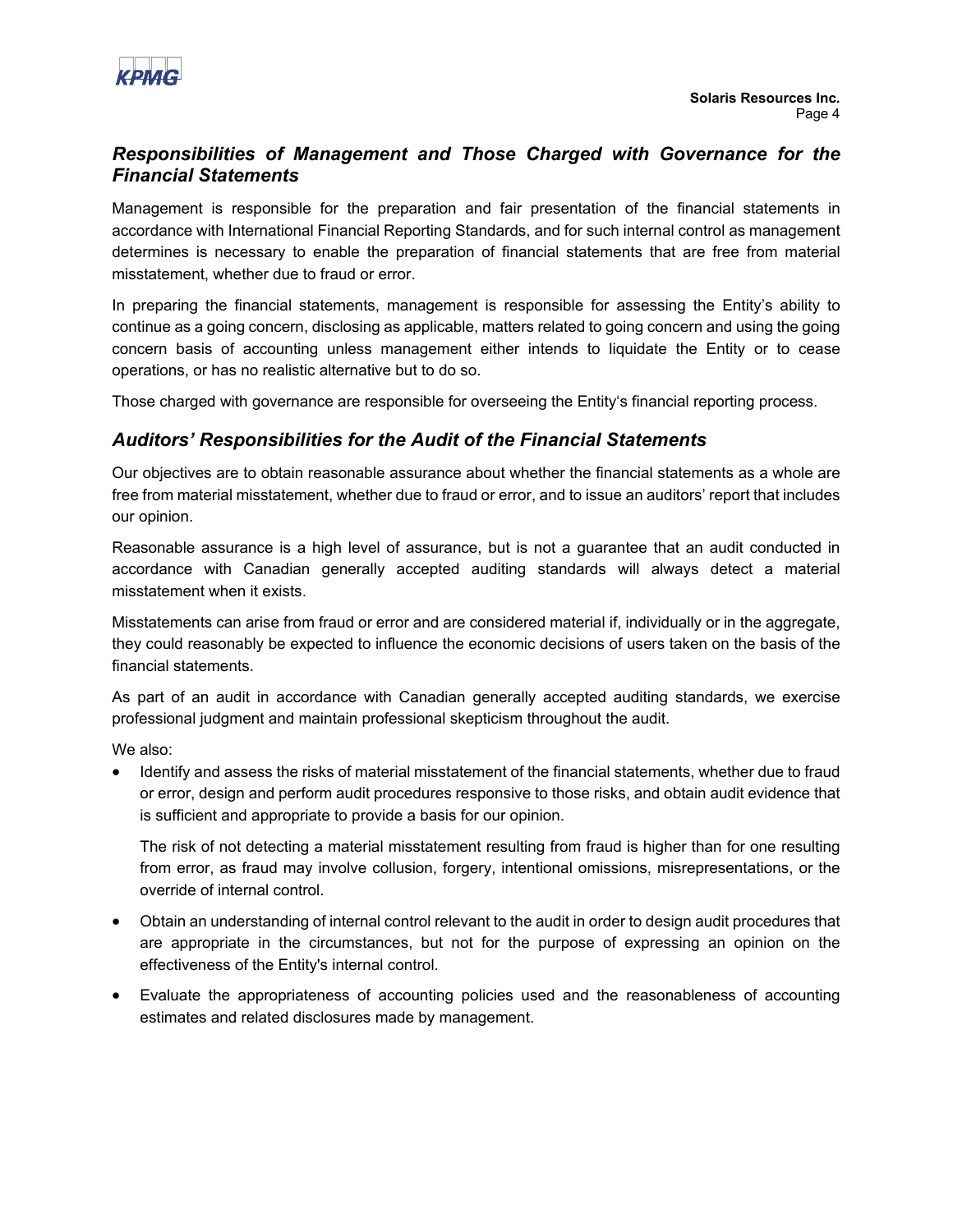

- Conclude on the appropriateness of management's use of the going concern basis of accounting and, based on the audit evidence obtained, whether a material uncertainty exists related to events or conditions that may cast significant doubt on the Entity's ability to continue as a going concern. If we conclude that a material uncertainty exists, we are required to draw attention in our auditors' report to the related disclosures in the financial statements or, if such disclosures are inadequate, to modify our opinion. Our conclusions are based on the audit evidence obtained up to the date of our auditors' report. However, future events or conditions may cause the Entity to cease to continue as a going concern.
- Evaluate the overall presentation, structure and content of the financial statements, including the disclosures, and whether the financial statements represents the underlying transactions and events in a manner that achieves fair presentation.
- Communicate with those charged with governance regarding, among other matters, the planned scope and timing of the audit and significant audit findings, including any significant deficiencies in internal control that we identify during our audit.
- Provide those charged with governance with a statement that we have complied with relevant ethical requirements regarding independence, and communicate with them all relationships and other matters that may reasonably be thought to bear on our independence, and where applicable, related safeguards.
- Obtain sufficient appropriate audit evidence regarding the financial information of the entities or business activities within the group Entity to express an opinion on the financial statements. We are responsible for the direction, supervision and performance of the group audit. We remain solely responsible for our audit opinion.
- Determine, from the matters communicated with those charged with governance, those matters that were of most significance in the audit of the financial statements of the current period and are therefore the key audit matters. We describe these matters in our auditors' report unless law or regulation precludes public disclosure about the matter or when, in extremely rare circumstances, we determine that a matter should not be communicated in our auditors' report because the adverse consequences of doing so would reasonably be expected to outweigh the public interest benefits of such communication.

 $k$ *PmG LLP* 

Chartered Professional Accountants

The engagement partner on the audit resulting in this auditors' report is James Barron, CA, CPA.

Vancouver, Canada March 24, 2022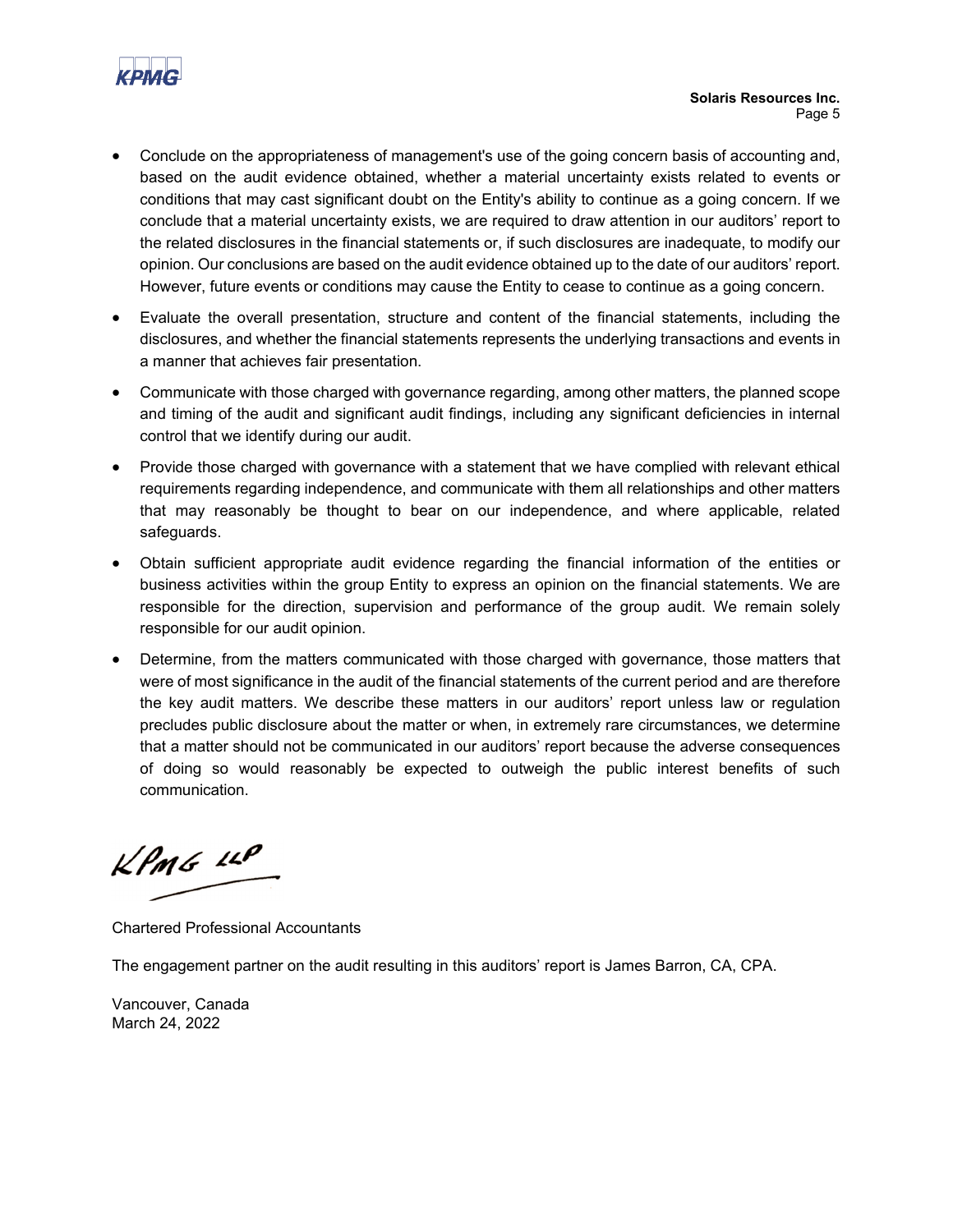Consolidated Statements of Financial Position As at December 31, 2021 and 2020 (In thousands of United States dollars)

|                                   | <b>Note</b> | 2021   | 2020         |
|-----------------------------------|-------------|--------|--------------|
| <b>Assets</b>                     |             |        |              |
| <b>Current assets</b>             |             |        |              |
| Cash and cash equivalents         | \$          | 33,897 | \$<br>73,593 |
| Prepaids and other                | 5           | 957    | 244          |
|                                   |             | 34,854 | 73,837       |
| Restricted cash                   | 9           | 74     | 70           |
| Exploration and evaluation assets | 6           | 20,180 | 20,180       |
| Property, plant and equipment     |             | 2,542  | 835          |
| Total assets                      | \$.         | 57,650 | 94,922       |
| <b>Liabilities and Equity</b>     |             |        |              |

| <b>Current liabilities</b>                         |    |           |              |
|----------------------------------------------------|----|-----------|--------------|
| Accounts payable and accrued liabilities           | \$ | 10,750    | \$<br>3,230  |
| Due to related parties                             | 20 |           | 66           |
| Lease liability                                    |    | 136       | 56           |
| Derivative liability                               | 10 | 1,783     | 3,996        |
|                                                    |    | 12,669    | 7,348        |
| Long-term liabilities                              |    |           |              |
| Lease liability                                    |    | 188       | 79           |
| Reclamation provision                              | 9  | 1,509     | 936          |
| Other long-term liability                          |    | 165       |              |
| <b>Total liabilities</b>                           |    | 14,531    | 8,363        |
|                                                    |    |           |              |
| Shareholders' equity                               |    |           |              |
| Common shares                                      | 11 | 119,555   | 110,239      |
| Reserves                                           | 11 | 21,554    | 17,511       |
| Deficit                                            |    | (105,901) | (49,105)     |
| Equity attributable to shareholders of the Company |    | 35,208    | 78,645       |
| Non-controlling interests                          | 15 | 7,911     | 7,914        |
| Total shareholders' equity                         |    | 43,119    | 86,559       |
|                                                    |    |           |              |
| Total liabilities and equity                       | \$ | 57,650    | \$<br>94,922 |

Commitments (Note 21)

Approved on behalf of the Board:

*"Ron Walsh" "Greg Smith"*

Ron Walsh – Director Greg Smith – Director

*The accompanying notes form an integral part of these consolidated financial statements.*

2021 2020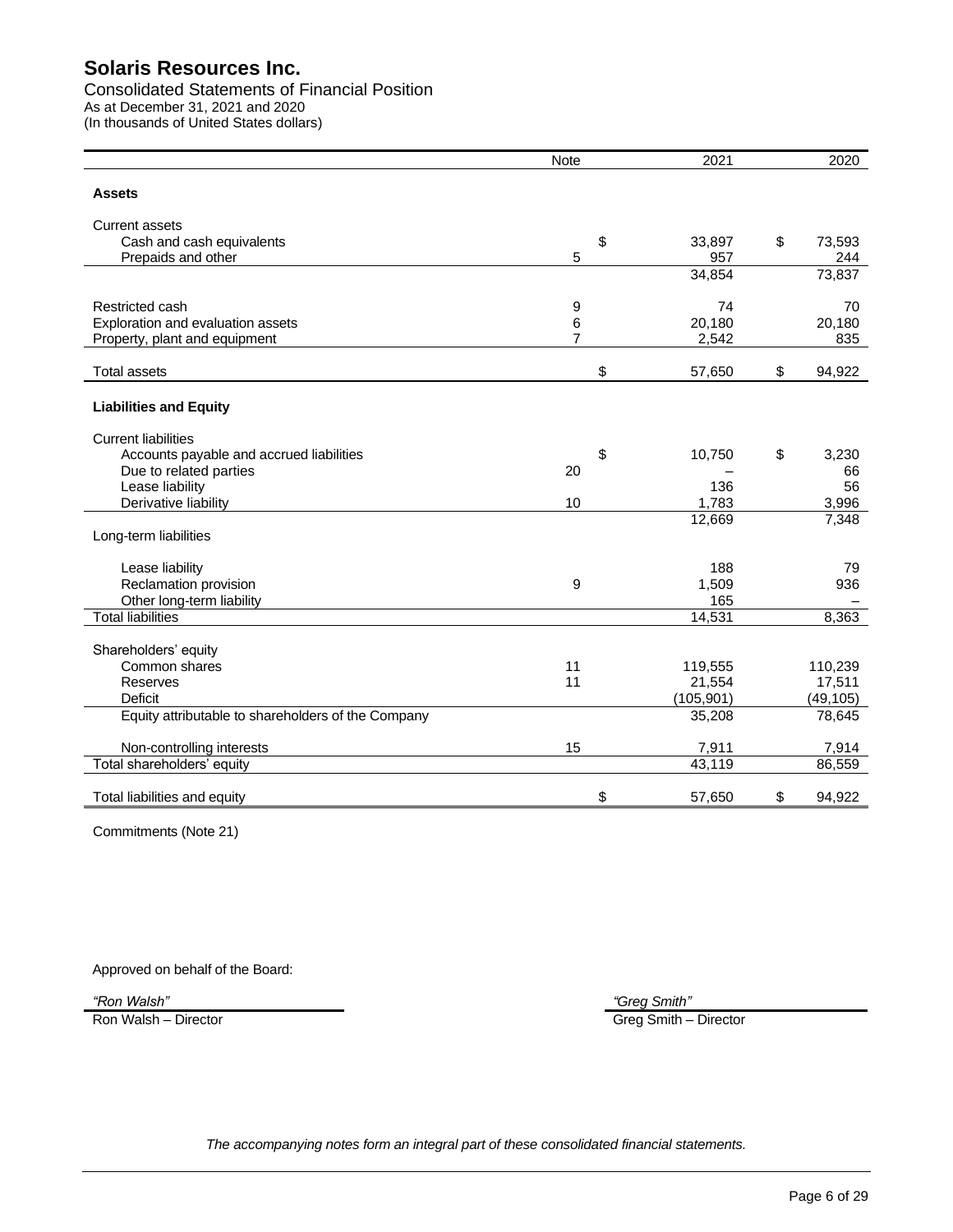Consolidated Statements of Net Loss and Comprehensive Loss For the years ended December 31, 2021 and 2020 (In thousands of United States dollars, except share and per share amounts)

|                                                                | <b>Note</b> | 2021         | 2020         |
|----------------------------------------------------------------|-------------|--------------|--------------|
|                                                                |             |              |              |
| <b>Exploration expenses</b>                                    | 12S         | 49,850       | \$<br>15,520 |
| General and administrative expenses                            | 13          | 9.500        | 3,819        |
| Loss from operations                                           |             | 59,350       | 19,339       |
|                                                                |             |              |              |
| Change in fair value of derivatives                            | 10          | (1,530)      | 6,713        |
| Finance income, net                                            |             | (398)        | (88)         |
| Other expense (income)                                         |             | (565)        | 27           |
| Net loss                                                       |             | \$<br>56,857 | \$<br>25,991 |
| Other comprehensive income                                     |             |              |              |
| Items that may be reclassified to profit or loss:              |             |              |              |
| Foreign currency translation                                   |             | (701)        | (1,019)      |
| Total comprehensive loss                                       |             | \$<br>56,156 | \$<br>24,972 |
|                                                                |             |              |              |
| Net loss attributable to:                                      |             |              |              |
| Shareholders of the Company                                    |             | \$<br>56,796 | \$<br>25,919 |
| Non-controlling interest                                       | 15          | 61           | 72           |
|                                                                |             | \$<br>56,857 | \$<br>25,991 |
| Total comprehensive loss attributable to:                      |             |              |              |
| Shareholders of the Company                                    |             | \$<br>56,095 | \$<br>24,900 |
| Non-controlling interest                                       | 15          | 61           | 72           |
|                                                                |             | \$<br>56,156 | \$<br>24,972 |
|                                                                |             |              |              |
|                                                                |             |              |              |
| Net loss per share attributable to shareholders of the Company |             |              |              |
| Basic and diluted                                              |             | \$<br>0.53   | \$<br>0.33   |
| Weighted average number of shares outstanding                  |             |              |              |
| Basic and diluted                                              |             |              |              |
|                                                                |             | 107,588,157  | 77,404,206   |

*The accompanying notes form an integral part of these consolidated financial statements.*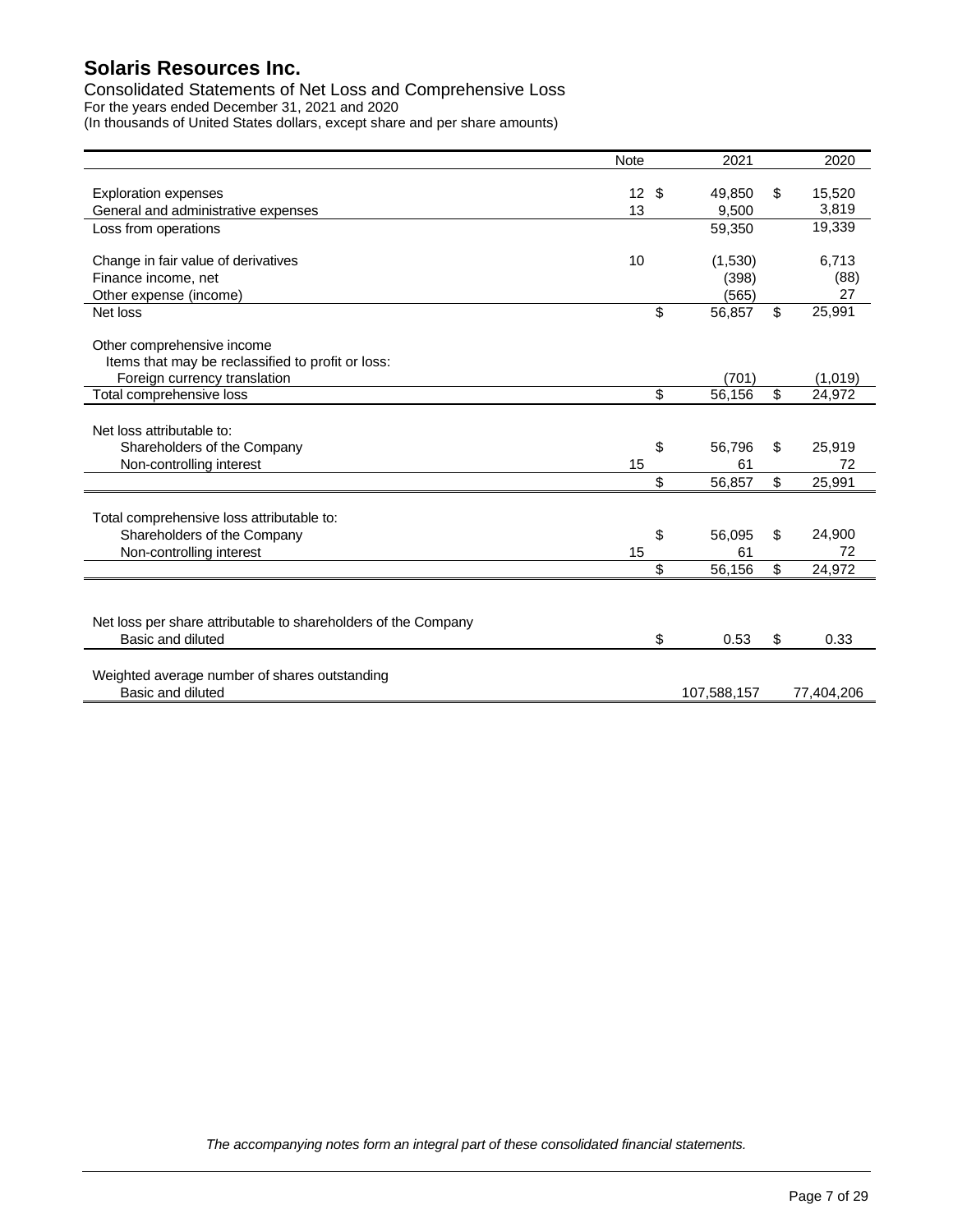Consolidated Statements of Cash Flows

For the years ended December 30, 2021 and 2020

(In thousands of United States dollars)

|                                                              | <b>Note</b>     | 2021         | 2020            |  |
|--------------------------------------------------------------|-----------------|--------------|-----------------|--|
| Cash provided by (used in):                                  |                 |              |                 |  |
| Operations                                                   |                 |              |                 |  |
| Net loss for the year                                        | \$              | (56, 857)    | \$<br>(25, 991) |  |
| Adjustments for:                                             |                 |              |                 |  |
| Change in fair value of derivatives                          | 10              | (1,530)      | 6,713           |  |
| Finance income, net                                          |                 |              | (88)            |  |
| Foreign exchange and other                                   |                 | (398)<br>(2) | (12)            |  |
| Share-based compensation                                     | 11              | 4,899        | 1,591           |  |
| Amortization                                                 | $\overline{7}$  | 408          | 68              |  |
| Reclamation provision                                        |                 | 566          | 936             |  |
| Gain from sale of land                                       |                 | (600)        |                 |  |
| Net changes in non-cash working capital items:               |                 |              |                 |  |
| Prepaids and other                                           |                 | (716)        | (150)           |  |
| Accounts payable and accrued liabilities                     |                 | 7,475        | 2,799           |  |
| Due (from) to related parties                                | 20              |              | 22              |  |
| Other long-term liability                                    |                 | (72)<br>165  |                 |  |
|                                                              |                 | (46, 662)    | (14, 112)       |  |
|                                                              |                 |              |                 |  |
|                                                              |                 |              |                 |  |
| Financing                                                    |                 |              |                 |  |
| Private placement equity financings                          | 11 <sub>b</sub> |              | 78,549          |  |
| Share issue costs paid                                       | 11 <sub>b</sub> |              | (794)           |  |
| Proceeds from exercise of Equinox Warrants, warrants and     |                 |              |                 |  |
| stock options                                                |                 | 6,995        | 3.202           |  |
| Payment of lease liability                                   |                 | (265)        | (44)            |  |
| Contribution from non-controlling interest                   |                 | 58           | 164             |  |
| Finance income received, net                                 |                 | 425          | 93              |  |
|                                                              |                 | 7,213        | 81,170          |  |
|                                                              |                 |              |                 |  |
| Investing                                                    |                 |              |                 |  |
| Capital expenditures                                         |                 | (1,682)      | (684)           |  |
| Proceeds from sale of land                                   |                 | 600          |                 |  |
| Restricted cash contribution                                 |                 | (4)          |                 |  |
|                                                              |                 | (1,086)      | (684)           |  |
|                                                              |                 |              |                 |  |
|                                                              |                 |              |                 |  |
| Effect of exchange rate changes on cash and cash equivalents |                 | 839          | 1,126           |  |
|                                                              |                 |              |                 |  |
| Increase (decrease) in cash and cash equivalents             |                 | (39, 696)    | 67,500          |  |
|                                                              |                 | 73,593       | 6,093           |  |
| Cash and cash equivalents, beginning of year                 |                 |              |                 |  |
| Cash and cash equivalents, end of year                       | \$              | 33,897       | \$<br>73,593    |  |
|                                                              |                 |              |                 |  |

Supplementary cash flow information (Note 22)

*The accompanying notes form an integral part of these consolidated financial statements.*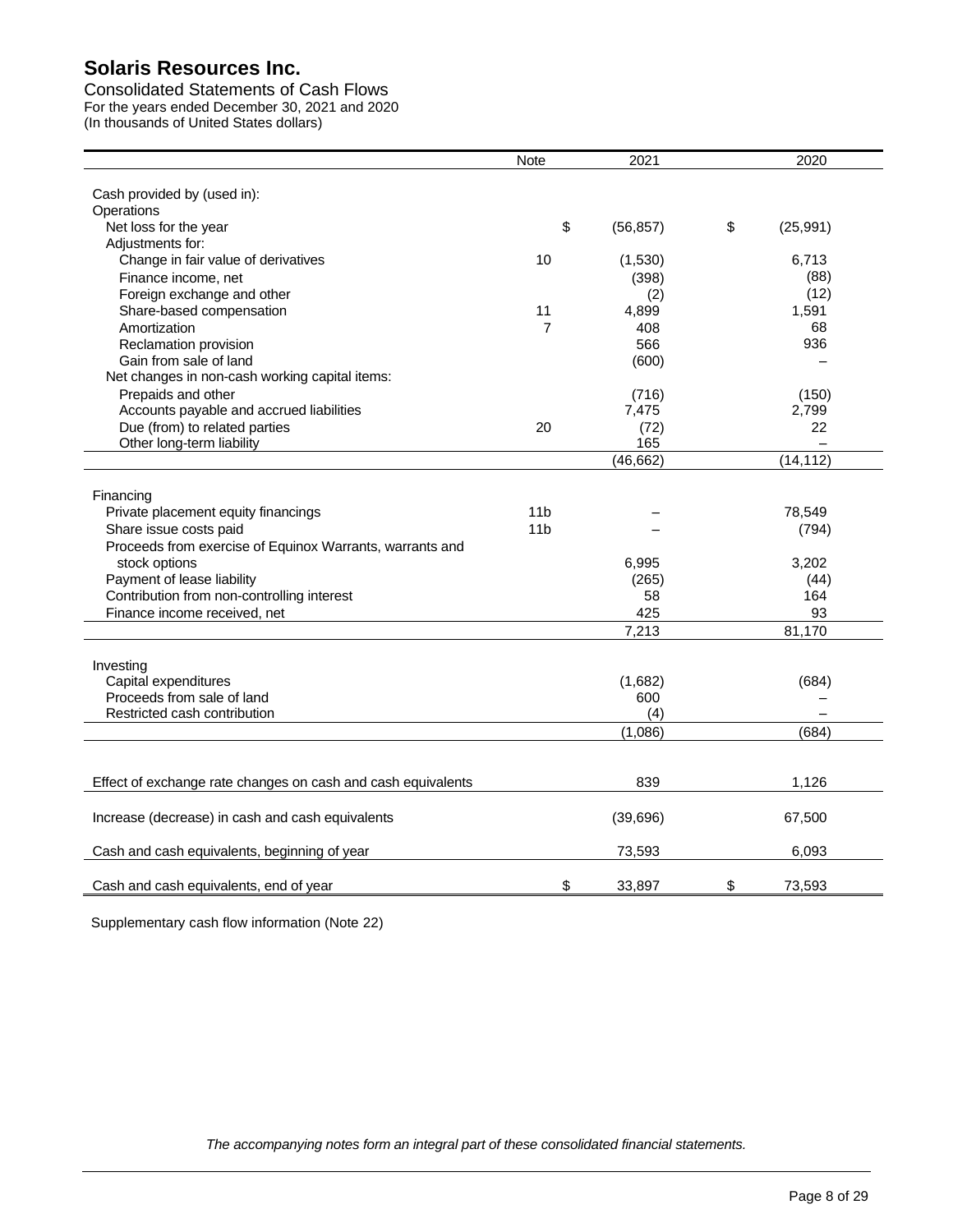Consolidated Statements of Changes in Equity For the year ended December 31, 2021 and 2020 (In thousands of United States dollars, except number of shares)

|                                         |             | <b>Share Capital</b> |    |         |              | Reserves    |     |          |                  |     |             |              |
|-----------------------------------------|-------------|----------------------|----|---------|--------------|-------------|-----|----------|------------------|-----|-------------|--------------|
|                                         |             |                      |    |         | Options,     |             |     |          |                  |     |             |              |
|                                         |             |                      |    |         | <b>RSUs</b>  | Foreign     |     |          |                  |     | Non-        |              |
|                                         |             | Number of            |    |         | and          | currency    |     |          |                  |     | controlling | Total        |
|                                         | <b>Note</b> | Shares               |    | Amount  | warrants     | translation |     | Total    | Deficit          |     | interest    | equity       |
|                                         |             |                      |    |         |              |             |     |          |                  |     |             |              |
| Balance, December 31, 2020              | 11          | 105,057,203          | S  | 110,239 | \$<br>16,492 | \$<br>1,019 | -\$ | 17,511   | \$<br>(49, 105)  | \$  | 7,914       | 86,559       |
| Shares issued on vesting of RSUs        | 11          | 4,191                |    | 4       | (32)         |             |     | (32)     |                  |     |             | (28)         |
| Shares issued on exercise of stock      |             |                      |    |         |              |             |     |          |                  |     |             |              |
| options                                 | 11          | 774,908              |    | 806     | (291)        |             |     | (291)    |                  |     |             | 515          |
| Shares issued on exercise of Solaris    |             |                      |    |         |              |             |     |          |                  |     |             |              |
| warrants and Equinox Warrants           |             | 2,991,265            |    | 8,506   | (1, 234)     |             |     | (1, 234) |                  |     |             | 7,272        |
| Share-based compensation                |             |                      |    |         | 4,899        |             |     | 4,899    |                  |     |             | 4,899        |
| Contribution from non-controlling       |             |                      |    |         |              |             |     |          |                  |     |             |              |
| interest                                |             |                      |    |         |              |             |     |          |                  |     | 58          | 58           |
| Net loss and comprehensive loss         |             |                      |    |         |              | 701         |     | 701      | (56, 796)        |     | (61)        | (56, 156)    |
| Balance, December 31, 2021              |             | 108,827,567          | \$ | 119,555 | \$<br>19,834 | \$<br>1,720 | \$  | 21,554   | \$<br>(105, 901) | \$  | 7,911       | \$<br>43,119 |
|                                         |             |                      |    |         |              |             |     |          |                  |     |             |              |
| Balance, December 31, 2019              |             | 60,424,610           | S  | 43,104  | \$<br>811    | \$<br>$-$   | \$  | 811      | \$<br>(23, 186)  | -\$ | 7,822       | \$<br>28,551 |
| Private placement equity financing, net |             |                      |    |         |              |             |     |          |                  |     |             |              |
| of \$794 in share issue costs           | 11          | 42,000,000           |    | 64,802  | 12,910       |             |     | 12,910   |                  |     |             | 77,712       |
| Shares issued on redemption of RSUs,    | 11          | 76,804               |    | 33      | (67)         |             |     | (67)     |                  |     |             | (34)         |
| Shares issued on exercise of stock      |             |                      |    |         |              |             |     |          |                  |     |             |              |
| options                                 | 11          | 459,603              |    | 400     | (146)        |             |     | (146)    |                  |     |             | 254          |
| Shares issued on exercise of Solaris    |             |                      |    |         |              |             |     |          |                  |     |             |              |
| warrants and Equinox Warrants           | 11          | 2,096,186            |    | 1,900   | (117)        |             |     | (117)    |                  |     |             | 1,783        |
| Share-based compensation                | 11          |                      |    |         | 1,591        |             |     | 1,591    |                  |     |             | 1,591        |
| Warrants reclassified as equity on      |             |                      |    |         |              |             |     |          |                  |     |             |              |
| change of functional currency           | 2           |                      |    |         | 1,510        |             |     | 1,510    |                  |     |             | 1,510        |
| Contribution from non-controlling       |             |                      |    |         |              |             |     |          |                  |     |             |              |
| interest                                |             |                      |    |         |              |             |     |          |                  |     | 164         | 164          |
| Net loss and comprehensive loss         | 15          |                      |    |         |              | 1,019       |     | 1.019    | (25.919)         |     | (72)        | (24, 972)    |
| Balance, December 31, 2020              |             | 105,057,203          | \$ | 110,239 | \$<br>16,492 | \$<br>1,019 | \$  | 17,511   | \$<br>(49, 105)  | \$  | 7,914       | \$<br>86,559 |

*The accompanying notes form an integral part of these consolidated financial statements.*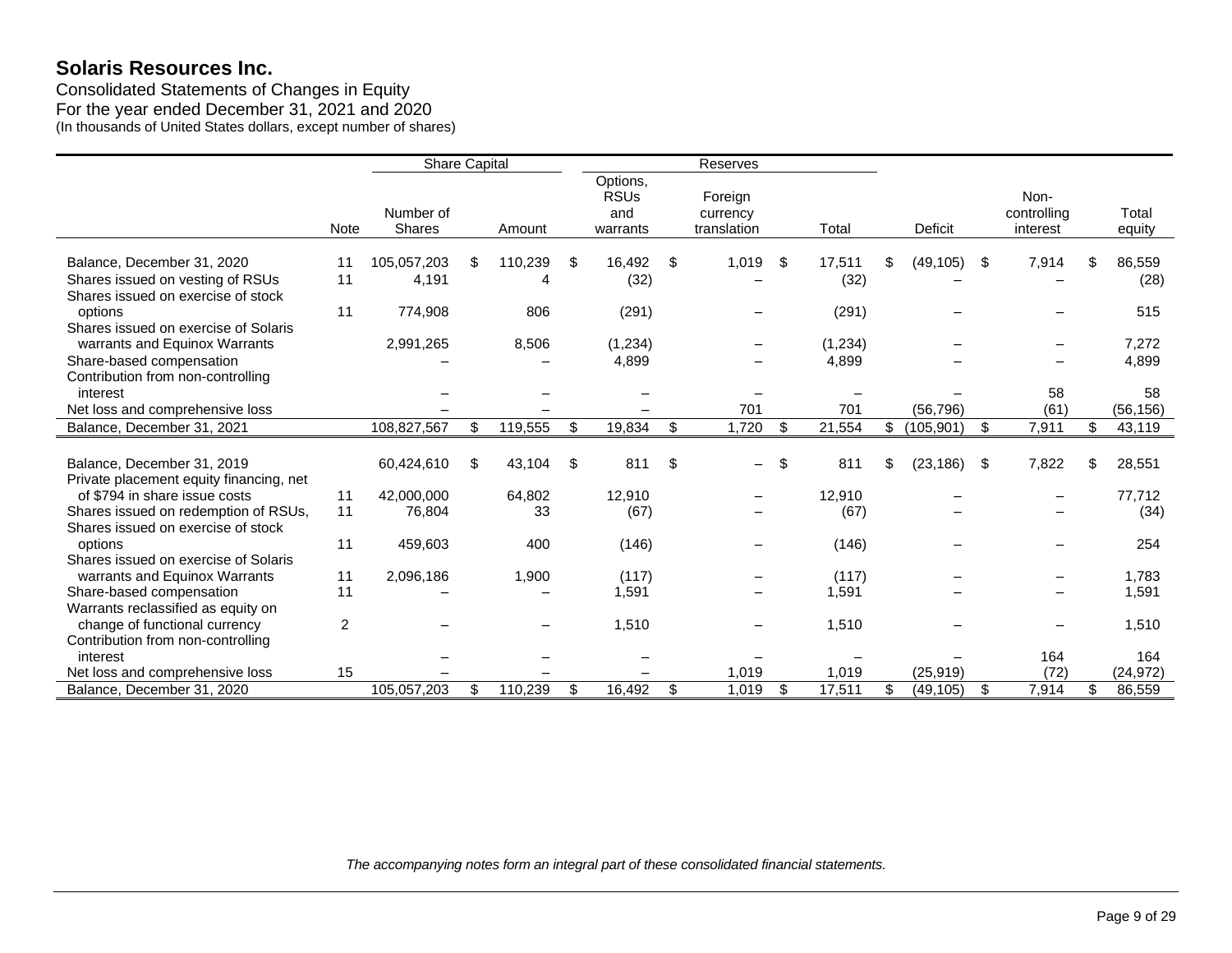#### **1. NATURE OF OPERATIONS**

Solaris Resources Inc. (the "Company" or "Solaris") was incorporated under the Business Corporations Act of British Columbia on June 18, 2018 as a wholly owned subsidiary of Equinox Gold Corp. ("Equinox"). Equinox subsequently distributed 60% of the outstanding shares of the Company to its shareholders pursuant to a plan of arrangement (the "Arrangement"). Solaris' shares trade on the Toronto Stock Exchange under the symbol "SLS".

The Company is engaged in the acquisition, exploration and development of mineral property interests. The Company's assets consist primarily of the Warintza property ("Warintza") in Ecuador, the 60% owned La Verde property ("La Verde") in Mexico, the Ricardo property ("Ricardo") in Chile, optioned to Freeport-McMoRan, and its optioned and owned Tamarugo property ("Tamarugo") in Chile. The Company has not yet determined whether the properties contain mineral reserves where extraction is both technically feasible and commercially viable. The business of mining and the exploration for minerals involves a high degree of risk and there can be no assurance that such activities will result in profitable mining operations.

The Company relies on share issuances in order to fund its exploration and other business objectives. As at December 31, 2021, the Company has cash and cash equivalents of \$33,897. Based on the forecasted expenditures, this balance would be sufficient to fund the Company's committed exploration expenses and general and administrative costs for the next twelve months; however, if the Company continues its current level of exploration activities throughout the next twelve months, the current cash balances may not be sufficient to fund these expenditures. In the longer term, the Company's ability to continue as a going concern is dependent upon successful execution of its business plan, raising additional capital or evaluating strategic alternatives for its mineral property interests. The Company expects to continue to raise the necessary funds primarily through the issuance of common shares. There can be no guarantees that future equity financing will be available on acceptable terms or at all, in which case the Company may need to reduce its longer-term exploration plans.

<span id="page-10-0"></span>On March 11, 2020, the novel coronavirus outbreak ("COVID-19") was declared a pandemic by the World Health Organization. The Company continues to operate with modifications to personnel's travel and work locations. While the Company has not been significantly impacted by COVID-19 to date, disruptions resulting from COVID-19 at any of the Company's projects or in the jurisdictions in which the Company operates could have a significant negative effect on the Company. In particular, unwarranted disruptions may prevent Company personnel from working because of quarantine or other restrictions imposed by local health authorities, as well as cause the Company to delay planned business activities, including permitting and exploration activities, and increase fiscal losses. Responses to COVID-19, including government and local restrictions on the movement of people and goods, may cause visits, fieldwork and analysis performed by the Company and its contractors to slow or even cease. In addition, the outbreak of COVID-19 has caused considerable disruption to the world economy and financial and metals markets, which could have a significant negative effect on the ability of the Company to obtain equity financing to fund additional exploration activities.

#### **2. BASIS OF PREPARATION**

a) Statement of compliance

These consolidated financial statements have been prepared in accordance with International Financial Reporting Standards ("IFRS") as issued by the International Accounting Standards Board ("IASB").

Certain new standards, interpretations and amendments to existing standards have been issued by the IASB or IFRIC (International Financial Reporting Interpretations Committee). However, these updates either are not applicable to the Company or are not material to the consolidated financial statements.

These consolidated financial statements were approved and authorized for issuance by the Board of Directors on March 24, 2022.

b) Basis of presentation

These consolidated financial statements have been prepared on a historical cost basis except for derivatives which are recognized at fair value. In addition, these consolidated financial statements have been prepared using the accrual basis of accounting except for cash flow information. These consolidated financial statements are presented in United States dollars ("US dollars"). The functional currency of the Company is the Canadian dollar and for its subsidiaries is the US dollar.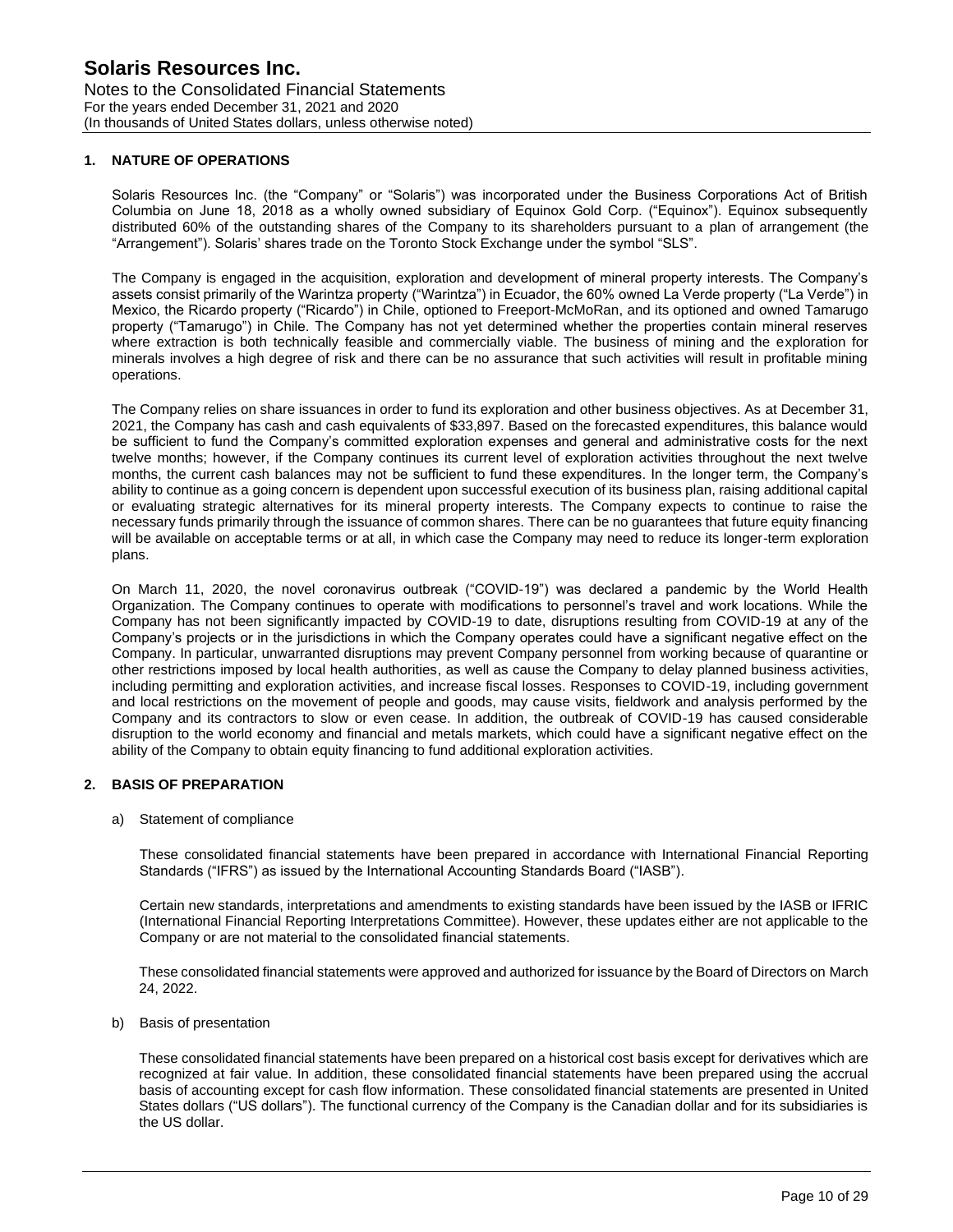c) Basis of consolidation

These consolidated financial statements include the accounts of the Company and its subsidiaries. Subsidiaries are all entities (including structured entities) over which the Company has control. The Company controls an entity when it is exposed to, or has rights to, variable returns from its involvement with the entity and has the ability to affect those returns through its power over the entity. The financial statements of subsidiaries are included in the consolidated financial statements from the date on which control is transferred to the Company until the date that control ceases. All intercompany transactions and balances have been eliminated on consolidation.

These consolidated financial statements include the accounts of the Company and its subsidiaries as described below:

| Company                                 | Location             | Ownership interest |
|-----------------------------------------|----------------------|--------------------|
| Lowell Copper Holdings Inc.             | Canada               | 100%               |
| 1330783 B.C. Ltd                        | Canada               | 100%               |
| Lowell Copper Holdings (US) Inc.        | Canada               | 100%               |
| Lowell Copper (US) Inc.                 | <b>United States</b> | 100%               |
| Lowell Mineral Exploration Ecuador S.A. | Ecuador              | 100%               |
| Minera Ricardo Resources Inc. S.A.      | Chile                | 100%               |
| Solaris Copper SpA                      | Chile                | 100%               |
| Lowell Copper S.A.C.                    | Peru                 | 100%               |
| Minera Gabriella S.A. de C.V.           | Mexico               | 100%               |
| Ascenso Inversiones S.A.                | Guatemala            | 100%               |
| Catalyst Copper Corp.                   | Canada               | 100%               |
| Minera Hill 29, S.A. de C.V.            | Mexico               | 100%               |
| Minera Torre de Oro, S.A.P.I. de C.V.   | Mexico               | 60%                |

d) Functional and presentation currency

Prior to January 1, 2020, the functional currency of Solaris, the parent company, was the United States dollar ("USD"). Management considers primary and secondary indicators in determining functional currency including the currency that influences labor, purchases and other costs, and other indicators including the currency in which funds from financings are generated.

Based on these factors, management concluded that effective January 1, 2020, Solaris' functional currency should be the Canadian dollar ("CAD"). The primary factors affecting the decision was the Company entering into an arrangement with a management company (Note [20\)](#page-28-0), resulting in Solaris' expenditures being denominated primarily in CAD and the Company being funded primarily from issuance of equity instruments which proceeds are in CAD. The functional currency of the Company's subsidiaries and the Company's reporting currency remains the USD.

The Company has accounted for the change in functional currency prospectively with no impact of this change on prior period comparative information. The Company has made an accounting policy choice to reassess the classification of financial instruments as liabilities or equity or vice versa as applicable when the functional currency of the Company or its subsidiaries changes. The policy will be applied consistently in the future. As a result, certain of the Company's CAD denominated warrants with a carrying value of \$1,783, which were previously classified as a derivative liability as their exercise prices were denominated in a currency other the Company's functional currency, were reclassified to equity effective January 1, 2020.

For the purpose of preparing the consolidated financial statements, the assets and liabilities are first expressed in the entity's respective functional currency and translated into the USD presentation currency using exchange rates prevailing at the reporting date, while the income and expense items are translated at the average exchange rates for the period. Translation differences are recognized in other comprehensive income (loss) and recorded in the "foreign currency translation reserve" included in equity.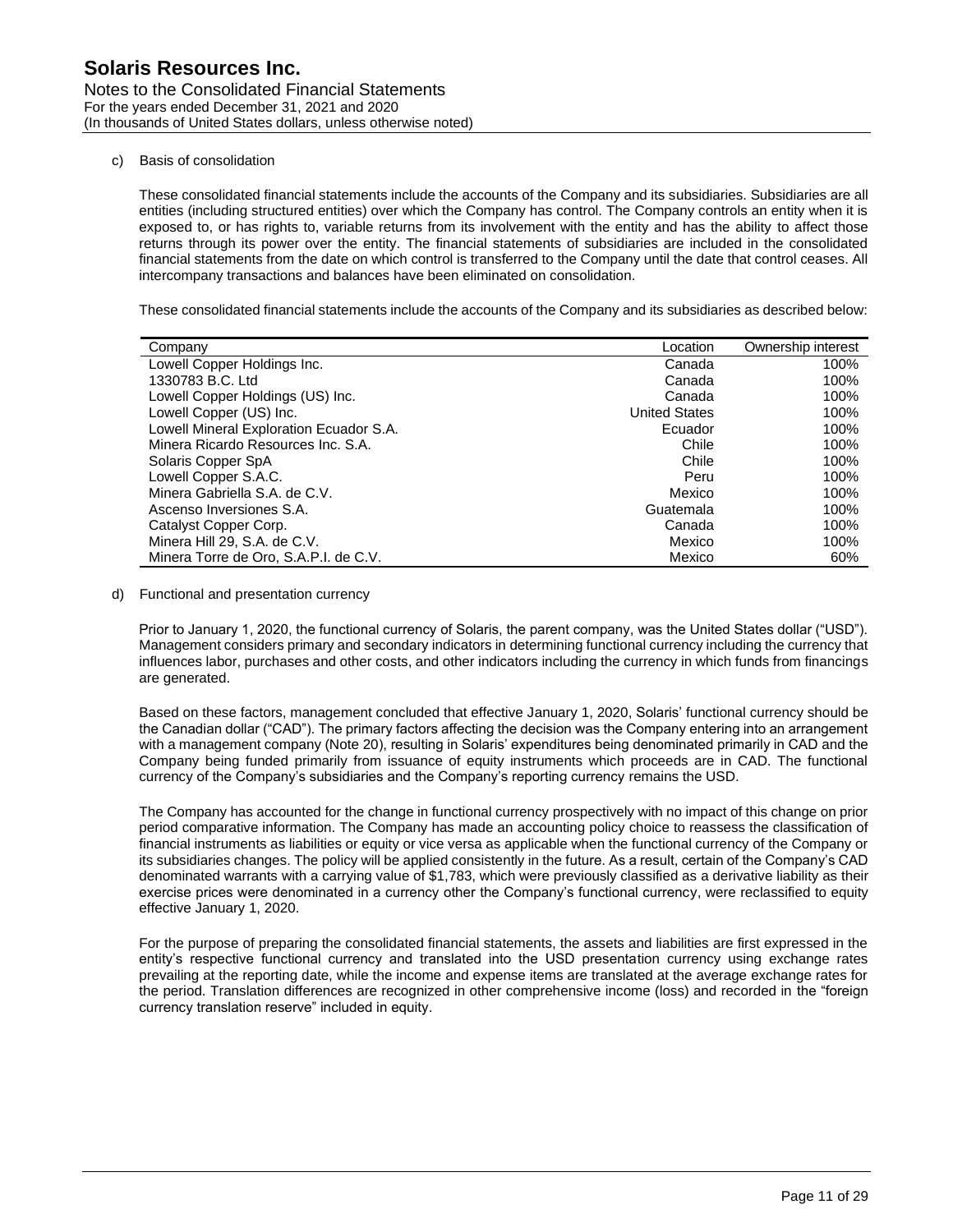#### **3. SIGNIFICANT ACCOUNTING POLICIES**

a) Cash and cash equivalents and restricted cash

Cash and cash equivalents consist of cash on hand with banks and highly liquid investments with a maturity date at purchase of less than 90 days.

Restricted cash consists of a term deposit held in a foreign financial institution, restricted through an agreement with a third party. The funds are being used to collateralize a guarantee issued to support environmental bonding requirements.

#### b) Exploration and evaluation

Exploration and evaluation expenditures relate to costs incurred in the search for mineral resources, the determination of technical feasibility and the assessment of commercial viability of an identified resource. Exploration and evaluation activity include permitting, community engagement, exploratory drilling and sampling, surveying transportation and infrastructure requirements, and gathering exploration data through geophysical studies.

The Company capitalizes significant direct costs of acquiring resource property interests. Option payments are considered acquisition costs if the Company has the intention of exercising the underlying option.

Subsequent to the acquisition of a mineral interest, exploration and evaluation costs incurred, including those related to asset retirement obligations, are expensed as incurred up to the date the technical feasibility and commercial viability of extracting a mineral resource are demonstrable for a project and on receipt of project development approval from the Board of Directors. The approval from the Board of Directors will be dependent on the Company obtaining necessary permits and licenses to develop the mineral property. At this point, exploration and evaluation assets are assessed for impairment and then reclassified to property, plant and equipment. Previously capitalized acquisition costs are assessed for impairment when facts and circumstances suggest that the carrying amount of an exploration and evaluation asset may exceed its recoverable amount, with any impairment loss recognized as an expense.

Value-added taxes are included in exploration and evaluation costs when the recoverability of these amounts is uncertain.

Although the Company has taken steps to verify title to exploration and evaluation properties in which it has an interest, these procedures do not guarantee the Company's title. Such properties may be subject to prior agreements or transfers, non-compliance with regulatory requirements or title may be affected by undetected defects.

c) Property, plant and equipment

Property, plant and equipment is carried at cost less accumulated amortization and accumulated impairment losses. The cost of an item of property, plant and equipment consist of purchase price, any costs directly attributable to bringing the asset to the location and condition necessary for its intended use, initial estimates of the costs of dismantling and removing an item and restoring the site on which it is located, and, where applicable, borrowing costs.

When parts of an item of property, plant and equipment have different useful lives, they are accounted for as separate items (major components) of property, plant and equipment.

Property, plant and equipment, including major components, are depreciated using the straight-line method over their estimated useful lives, typically ranging from 3 to 10 years.

Right-of-use assets are depreciated using the straight-line method from the date the asset is available for use by the Company to the earlier of the end of the useful life of the right-to-use asset or the end of the lease term. The estimated useful life of the right-to-use assets are determined on the same basis as that of property, plant and equipment.

The Company conducts an annual assessment of the residual balances, useful lives and amortization methods being used for property, plant and equipment and any changes arising from the assessment are applied by the Company prospectively.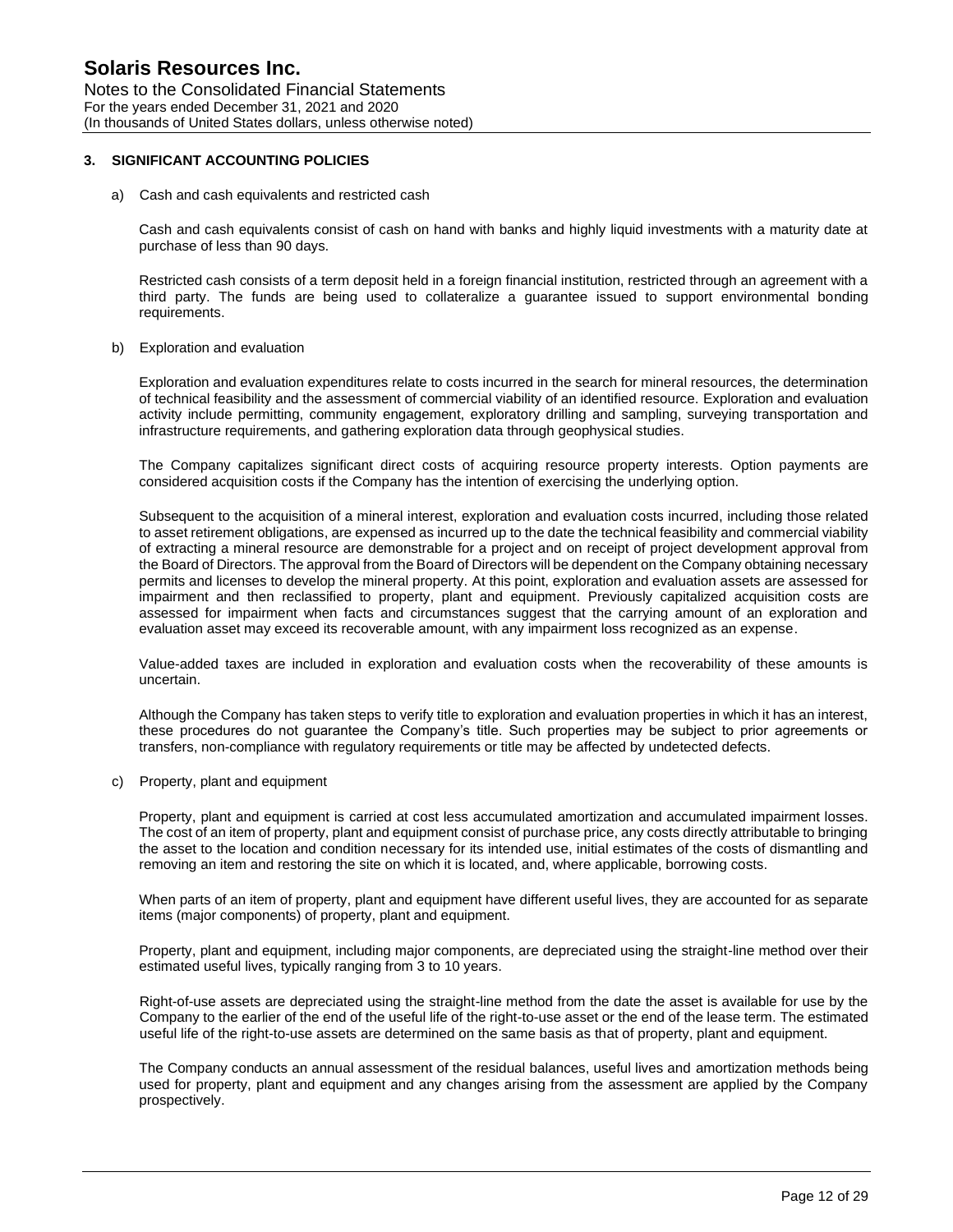Notes to the Consolidated Financial Statements For the years ended December 31, 2021 and 2020 (In thousands of United States dollars, unless otherwise noted)

#### d) Leases

At inception of a contract, the Company assesses whether a contract is, or contains, a lease. A contract is, or contains, a lease if the contract conveys the right to control the use of an identified asset for a period of time in exchange for consideration. To assess whether a contract conveys the right to control the use of an identified asset, the Company assesses whether:

- The contract involves the use of an identified asset that is physically distinct or represent substantially all of the capacity of a physically distinct asset. If the supplier has a substantive substitution right, then no right of use asset is identified.
- The Company has the right to obtain substantially all the economic benefits from use of the asset throughout the period of use; and
- The Company has the right to direct the use of the asset. The Company has this right when it has the decisionmaking rights that are most relevant to changing how and for what purpose the asset is used.

Payments related to short-term leases and leases of low-value assets are recognized as an expense in profit or loss. Short-term leases are leases with a lease term of 12 months or less.

At inception or on reassessment of a contract that contains a lease component, the Company allocates the consideration in the contract to each lease component based on their relative stand-alone prices.

The Company recognizes a right-to-use asset and a corresponding lease liability on the date the leased asset is available for use by the Company.

The right of use asset and corresponding lease liability are initially measured at the present value of the lease payments that are not paid at the commencement date, discounted using the interest rate implicit in the lease or, if that rate cannot be readily determined, the Company's incremental borrowing rate. The cost of the right of use asset also includes any initial direct costs incurred and an estimate of costs to dismantle and remove the underlying asset or restore the underlying asset or the site on which it is located, less any lease incentives received.

Lease payments included in the measurement of the lease liability comprise the following:

- fixed payments, including in-substance fixed payments;
- variable lease payments that depend on an index or a rate, initially measured using the index or rate as at the commencement date;
- amounts expected to be payable under a residual value guarantee; and
- the exercise prices under a purchase price option that the Company is reasonably certain to exercise, lease payments in an optional renewal period if the Company is reasonably certain to exercise an extension option, and penalties for early termination of a lease unless the Company is reasonably certain not to terminate early.

The lease liability is subsequently measured at amortized cost using the effective interest rate method. It is re-measured when there is a change in future lease payments arising from a change in an index or rate, if there is a change in the Company's estimate of the amount expected to be payable under a residual value guarantee, or if the Company changes its assessment of whether it will exercise a purchase, extension or termination option. When the lease liability is re-measured in this way, a corresponding adjustment is made to the carrying amount of the right-of-use asset or is recorded in profit or loss if the carrying amount of the right-of-use asset has been reduced to zero.

#### e) Reclamation provision

A reclamation provision is recognized at the time the legal or constructive obligation first arises which is generally the time that the environmental disturbance occurs. Provisions are determined by discounting the expected future cash flows at a rate that reflects current market assessments of the time value of money and the risks specific to the liability. Upon initial recognition reclamation costs related to exploration and evaluation activities are included as exploration expenses in net loss. Following the initial recognition of the provision, the carrying amount of the provision is increased for unwinding of the discount and for changes to the discount rate and the amount or timing of cash flows needed to settle the obligation. The unwinding of the discount is recognized as finance expense in net loss while the effect of the changes to the discount rate and the amount or timing of cash flows are recognized in exploration expenses.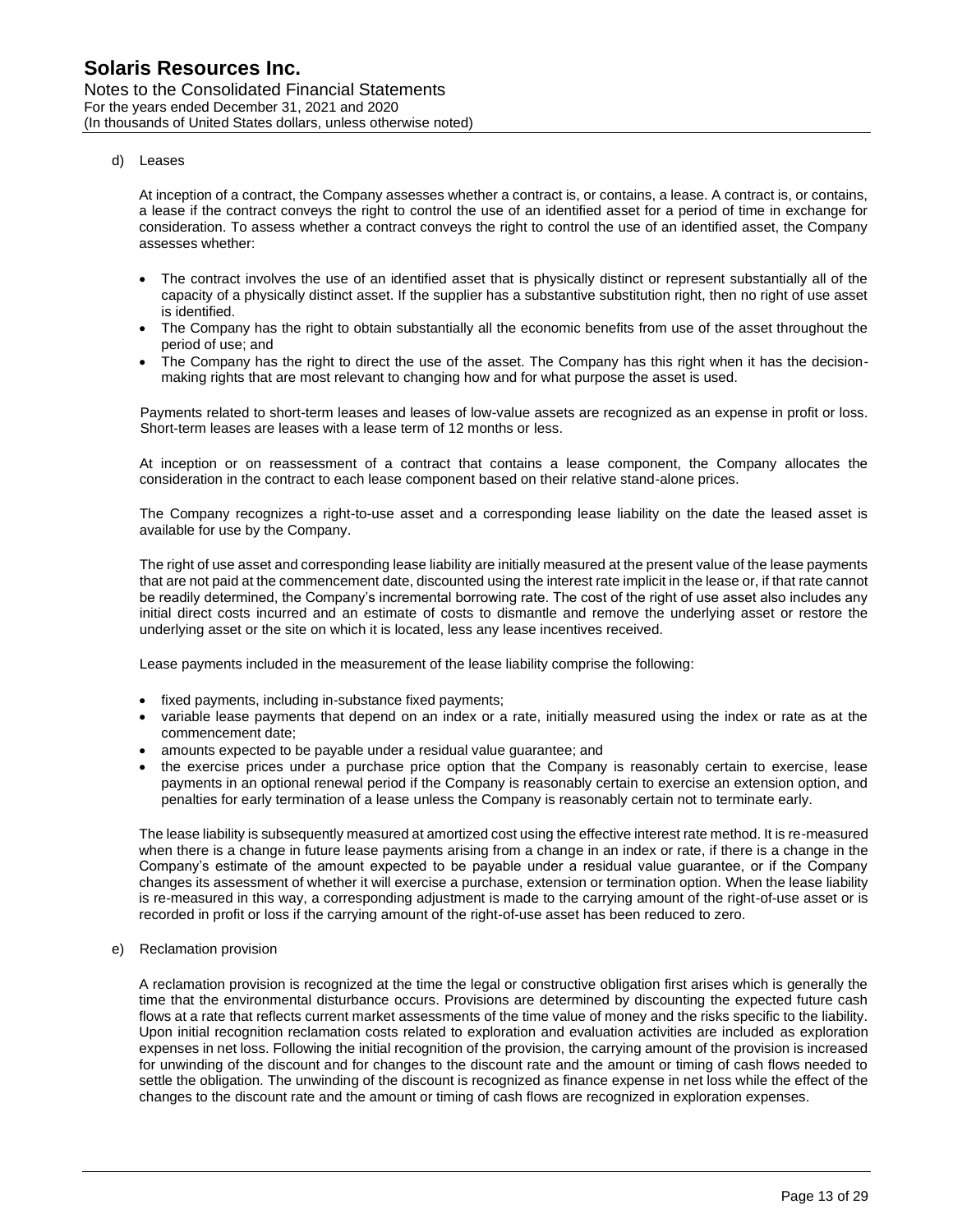#### f) Financial instruments

Financial instruments are recognized initially at fair value. Subsequent to initial recognition, financial instruments are classified and measured as described below.

Transaction costs associated with financial instruments carried at fair value through profit or loss are expensed as incurred, while transaction costs associated with all other financial instruments are included in the initial carrying amount of the asset or the liability.

#### (i) Financial asset at amortized cost

Financial assets are recorded at amortized cost if both of the following criteria are met: 1) the objective of the Company's business model for these financial assets is to collect their contractual cash flows; and 2) the asset's contractual cash flows represent 'solely payments of principal and interest.

The Company's cash and cash equivalents, amounts receivable and restricted cash are recorded at amortized cost as they meet the required criteria.

(ii) Financial assets recorded at fair value through profit or loss

Financial assets are classified at fair value through profit or loss if they are acquired for the purpose of selling in the near term. Gains or losses on these items are recognized in net income or loss. Other than derivatives, the Company does not have financial assets recorded at fair value through profit or loss.

(iii) Financial liabilities

Accounts payable and accrued liabilities and due to related parties are accounted for at amortized cost using the effective interest rate method.

(iv) Derivatives

Derivatives are initially recognized at their fair value on the date the derivative contract is entered into and transaction costs are expensed. The Company's derivatives are subsequently re-measured at their fair value at each statement of financial position date with changes in fair value recognized in net income or loss. Derivatives embedded in other financial instruments or other host contracts are treated as separate derivatives when their risks and characteristics are not closely related to their host contracts.

The obligation to issue shares on exercise of Equinox Warrants meets the definition of a derivative.

g) Share capital

Common shares are classified as equity. Incremental costs directly attributable to the issuance of common shares are recognized as a deduction from equity, net of any tax effects. Proceeds related to the issuance of units are allocated between the common shares and warrants on a relative fair value basis where warrants are classified as equity instruments. For warrants classified as derivative liabilities, the fair value of the warrants is determined with the residual amount allocated to common shares.

h) Impairment

#### *Non-financial assets*

The carrying amounts of the Company's non-financial assets are reviewed at each reporting date to determine whether there is any indication of impairment. If any such indication exists, then the asset's recoverable amount is estimated.

The recoverable amount of an asset is the greater of its value in use and its fair value less costs to sell. In assessing value in use, the estimated future cash flows are discounted to their present value using a pre-tax discount rate that reflects current market assessments of the time value of money and the risks specific to the asset. Fair value less costs to sell is the amount obtainable from the sale of an asset or cash generating unit in an arm's length transaction between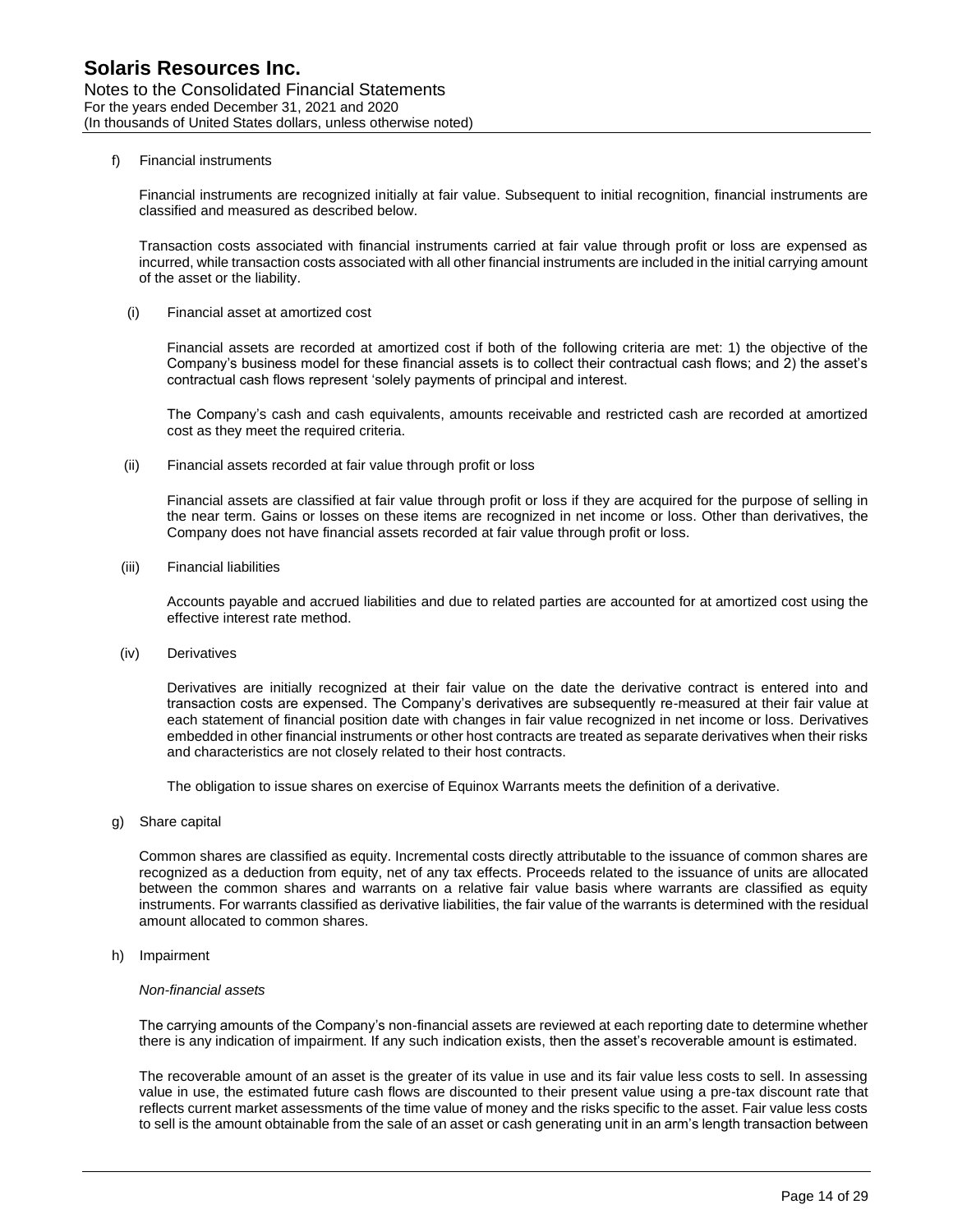knowledgeable, willing parties, less costs of disposal. When a binding sale agreement is not available, fair value less costs to sell is estimated using a discounted cash flow approach with inputs and assumptions consistent with those at market. For the purpose of impairment testing, assets are grouped together into the smallest group of assets that generate cash inflows from continuing use that are largely independent of cash inflows of other assets or groups of assets (the "cash generating unit" or "CGU"). This generally results in the Company evaluating its non-financial assets on a property-by-property basis.

An impairment loss is recognized if the carrying amount of an asset or cash-generating unit exceeds its estimated recoverable amount. Impairment losses are recognized in net income or loss. Where an impairment loss subsequently reverses, the carrying amount of the asset or cash generating unit is increased to the revised estimate of its recoverable amount. An impairment charge is reversed through net income or loss only to the extent that the asset's carrying amount does not exceed the carrying amount that would have been determined, net of any applicable amortization, if no impairment loss had been recognized.

#### *Financial assets*

The Company recognizes a loss allowance for expected credit losses on financial assets that are measured at amortized cost. At each reporting date, the loss allowance for the financial asset is measured at an amount equal to the lifetime expected credit losses if the credit risk on the financial asset has increased significantly since initial recognition. If, at the reporting date, the credit risk on the financial asset has not increased significantly since initial recognition, the loss allowance is measured for the financial asset at an amount equal to twelve month expected credit losses. For trade receivables the Company applies the simplified approach to providing for expected credit losses, which allows the use of a lifetime expected loss provision. Impairment losses on financial assets carried at amortized cost are reversed in subsequent periods if the amount of the loss decreases and the decrease can be objectively related to an event occurring after the impairment was recognized.

i) Share-based payments

#### *Stock options*

The Company grants stock options to acquire common shares to directors, officers, employees and consultants. The Board of Directors determines the specific grant terms within the limits set by the Company's stock option plan.

The fair value of the estimated number of stock options that will eventually vest, determined as of the date of the grant, is recognized as share-based compensation expense over the vesting period of the stock options, with a corresponding increase in shareholders' equity (in other reserves). The total amount recognized as an expense is adjusted to reflect the number of options expected to vest at each reporting date.

#### *Restricted share units*

The Company grants to employees, officers, directors and consultants, restricted share units ("RSUs") in such numbers and for such terms as may be determined by the Board of Directors. RSUs granted under the RSU Plan are exercisable into common shares for no additional consideration after the vesting conditions, as specified by the Board of Directors, are met. The Company intends to settle each RSU with one common share of the Company and therefore RSUs are accounted for as equity-settled instruments.

RSUs are measured at fair value on the date of grant and the corresponding share-based compensation is recognized over the vesting period in exploration or general and administration expenses, as applicable.

In addition to service conditions, RSUs may have non-market-based performance vesting conditions ("pRSU"). Sharebased compensation for these pRSUs is measured on the grant date but is recognized only when it is more likely than not that the performance vesting conditions will be met.

#### j) Income tax

Income tax on income or loss comprises current and deferred tax. Income tax is recognized in net income or loss except to the extent that it relates to items recognized directly in equity, in which case it is recognized in equity.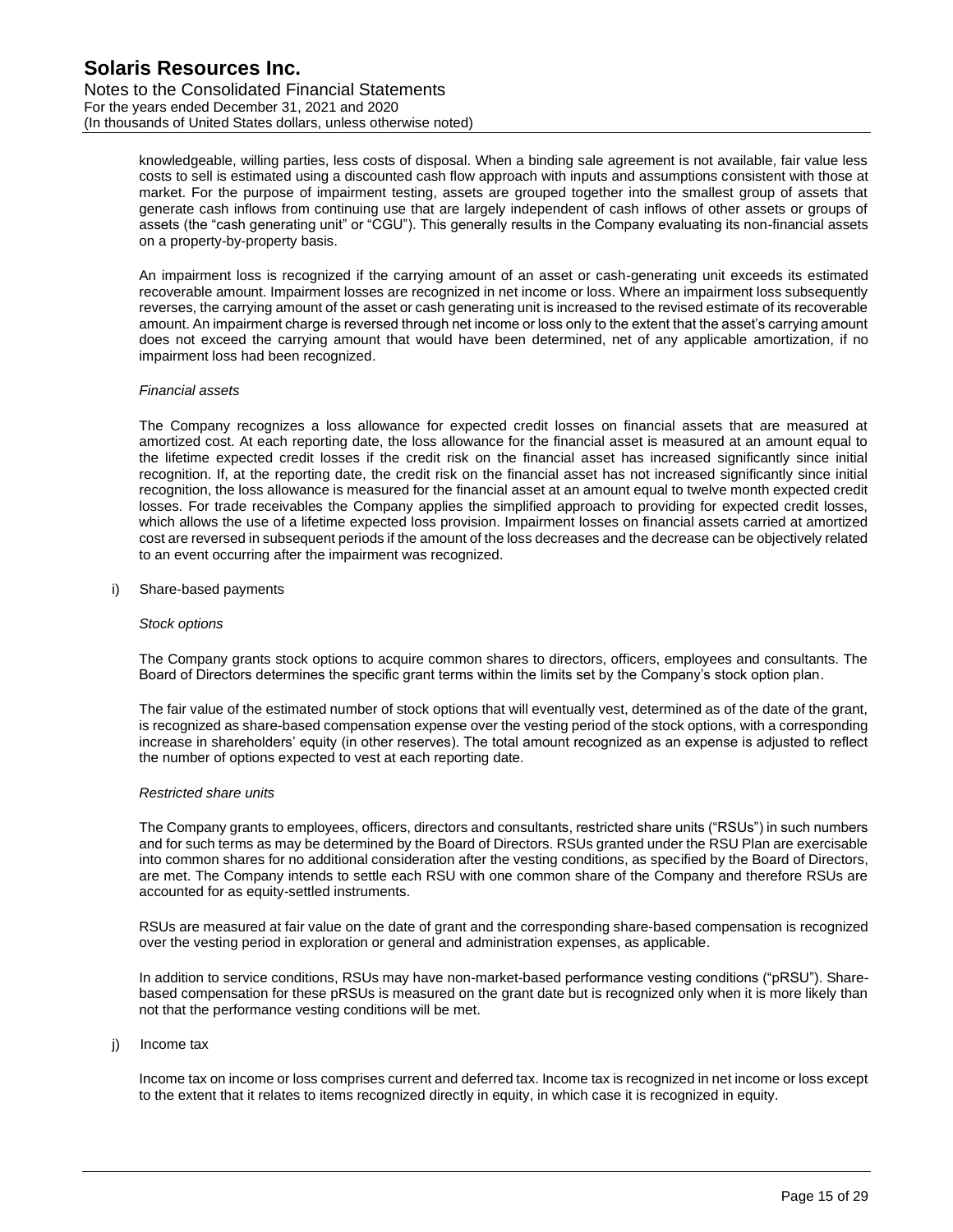Notes to the Consolidated Financial Statements For the years ended December 31, 2021 and 2020 (In thousands of United States dollars, unless otherwise noted)

> Current tax expense is the expected tax payable on the taxable income for the year, using tax rates enacted or substantively enacted at period end, adjusted for amendments to tax payable or receivable related to previous years.

> Deferred tax is recognized for differences between the carrying amounts of assets and liabilities for financial reporting purposes and the amounts used for taxation purposes. Deferred taxes are not recorded for temporary differences related to the initial recognition of assets or liabilities that affect neither accounting nor taxable profit, temporary differences arising on the initial recognition of goodwill and temporary differences relating to the investments in subsidiaries to the extent that it is probable that they will not reverse in the foreseeable future. Deferred taxes are measured at the tax rates that are expected to be applied to temporary differences when they reverse based on laws that have been enacted or substantively enacted at period end.

> A deferred tax asset is recognized only to the extent that it is probable that future taxable profits will be available against which the asset can be utilized.

> Tax assets and liabilities are offset when there is a legally enforceable right to offset tax assets against tax liabilities and when they are related to income taxes levied by the same taxation authority and the Company intends to settle its current tax assets and liabilities on a net basis.

k) Earnings per share

Basic earnings (loss) per share ("EPS") is calculated by dividing the income or loss attributable to common shareholders of the Company by the weighted average number of common shares outstanding during the period. Diluted EPS is determined by adjusting the income or loss attributable to common shareholders and the weighted average number of shares outstanding for the effects of all dilutive potential common shares, which comprise the Company's obligation to issue shares on exercise of Equinox Warrants, the Company's own warrants, stock options, RSUs and pRSUs. The dilutive effect of these instruments assumes that the proceeds to be received on exercise are applied to repurchase common shares. Dilutive instruments are only included in the dilutive calculations to the extent exercise prices are below the average market price of the common shares. None of the shares issuable on the exercise of options, RSUs, pRSUs, warrants issued by the Company and Equinox Warrants were included in the computation of diluted EPS for periods presented because they are anti-dilutive.

### **4. USE OF JUDGEMENTS AND ESTIMATES**

In preparing these consolidated financial statements, management has made judgments, estimates and assumptions that affect the application of the Company's accounting policies and the reported amounts of assets, liabilities, income and expense. Actual results may differ. Estimates and underlying assumptions are reviewed on an on-going basis. Revisions to accounting estimates are recognized in the period in which the estimates are revised and in any future periods affected.

Judgements and estimates that have the most significant effect on the amounts recognized in the Company's consolidated financial statements are as follows:

#### *Judgements*

a) Determination of functional currencies

The functional currency for the Company and its subsidiaries is the currency of the primary economic environment in which the entity operates. The Company has determined the functional currency of Solaris is the CAD, and the functional currency of each subsidiary entity is the USD. Assessment of functional currency involves certain judgements to determine the primary economic environment and the Company reconsiders the functional currency of its entities if there is a change in events and conditions which determined the primary economic environment.

#### *Key sources of estimation uncertainty*

b) Valuation of derivative and other financial instruments

The valuation of the Company's derivative financial instruments requires the use of option pricing models or other valuation techniques. Measurement of the Company's obligation to issue shares upon exercise of Equinox Warrants classified as a derivative is based on a Monte Carlo pricing model which uses assumptions with respect to share price,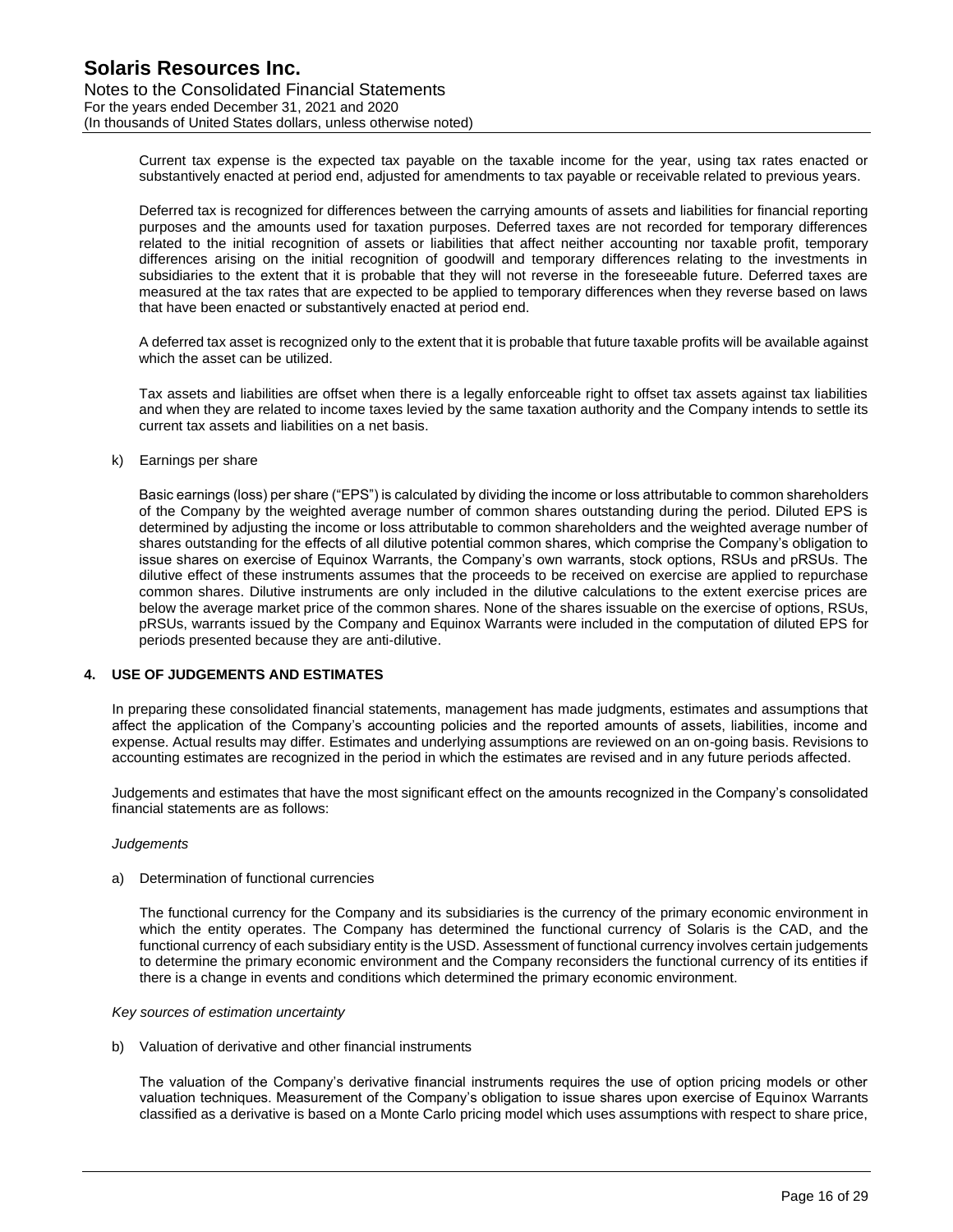Notes to the Consolidated Financial Statements For the years ended December 31, 2021 and 2020 (In thousands of United States dollars, unless otherwise noted)

> expected life, share price volatility, correlation assumptions and discount rates. The fair value of warrants issued by the Company used to allocate proceeds of share unit offerings between common shares and warrants is determined using the Black-Scholes option pricing model. The use of the Black-Scholes option pricing model requires management to make various estimates and assumptions that impact the value assigned to the warrants including the expected volatility of the stock price, the risk-free interest rate, dividend yield and the expected life of the warrant. Changes in these assumptions and estimates result in changes in the fair value of these instruments and a corresponding change in the amount recognized in profit or loss or allocated amounts to common shares and warrants which are included in reserves. Significant assumptions related to derivatives are disclosed in Note 10 related to warrants and in Note [0](#page-21-0) related to warrants issued in connection with share units.

#### c) Reclamation provision

The ultimate costs for reclamation and rehabilitation are uncertain, and cost estimates can vary in response to many factors, including estimates of the nature, extent and timing of rehabilitation activities, technological changes, regulatory changes, changes in inflation rates, the risk-free interest rate used for discounting future cash flows, foreign exchange rates, and estimates of the underlying currencies in which the provisions will ultimately be settled. The Company estimates its costs based on studies using current restoration standards and techniques, and the provision at the reporting date represents management's best estimate of the present value of the future rehabilitation costs required.

#### d) Valuation of exploration and evaluation assets

The application of the Company's accounting policy for exploration and evaluation assets requires estimates in determining whether it is likely that future economic benefits will flow to the Company, which may be based on assumptions about future events or circumstances. The Company undertakes periodic reviews of the carrying values of exploration and evaluation assets and whenever events or changes in circumstances indicate that their carrying values may exceed their recoverable amount. In undertaking these reviews, management of the Company is required to make significant estimates. These estimates are subject to various risks and uncertainties, which may ultimately have an effect on the expected recoverability of the carrying values of the exploration and evaluation assets. These include risks and uncertainties related to mineral reserve and mineral resource estimation, title to mineral properties, future commodity prices, estimated costs of construction of a mine and production costs, changes to government regulation and regulations and other factors

#### e) Share-based compensation

The Company utilizes the Black-Scholes option pricing model to estimate the fair value of stock options granted to directors, officers, employees and consultants of the Company. The use of the Black-Scholes option pricing model requires management to make various estimates and assumptions that impact the value assigned to the stock options including the expected volatility of the stock price, the risk-free interest rate, dividend yield, the expected life of the stock options and the number of options expected to vest. The expected term of the options granted is determined based on historical data of the average hold period before exercise, cancellation or expiry. Expected volatility is estimated with reference to the historical volatility of the share price of a peer group of companies as applicable given the short period for which the Company's shares have been publicly listed. Any changes in these assumptions could change the amount of share-based compensation recognized. Significant assumptions related to share-based payments are disclosed in Note [0.](#page-21-0)

#### **5. PREPAIDS AND OTHER**

| As at December 31,            | Note | 2021 | 2020 |
|-------------------------------|------|------|------|
| Prepaid expenses and deposits |      | 724  | 118  |
| Supplies inventory            |      | 86   | 83   |
| Taxes recoverable             |      | 75   | 38   |
| Amounts receivable and other  |      |      |      |
| Due from a related party      | 20   | 67   |      |
|                               |      | 957  | 244  |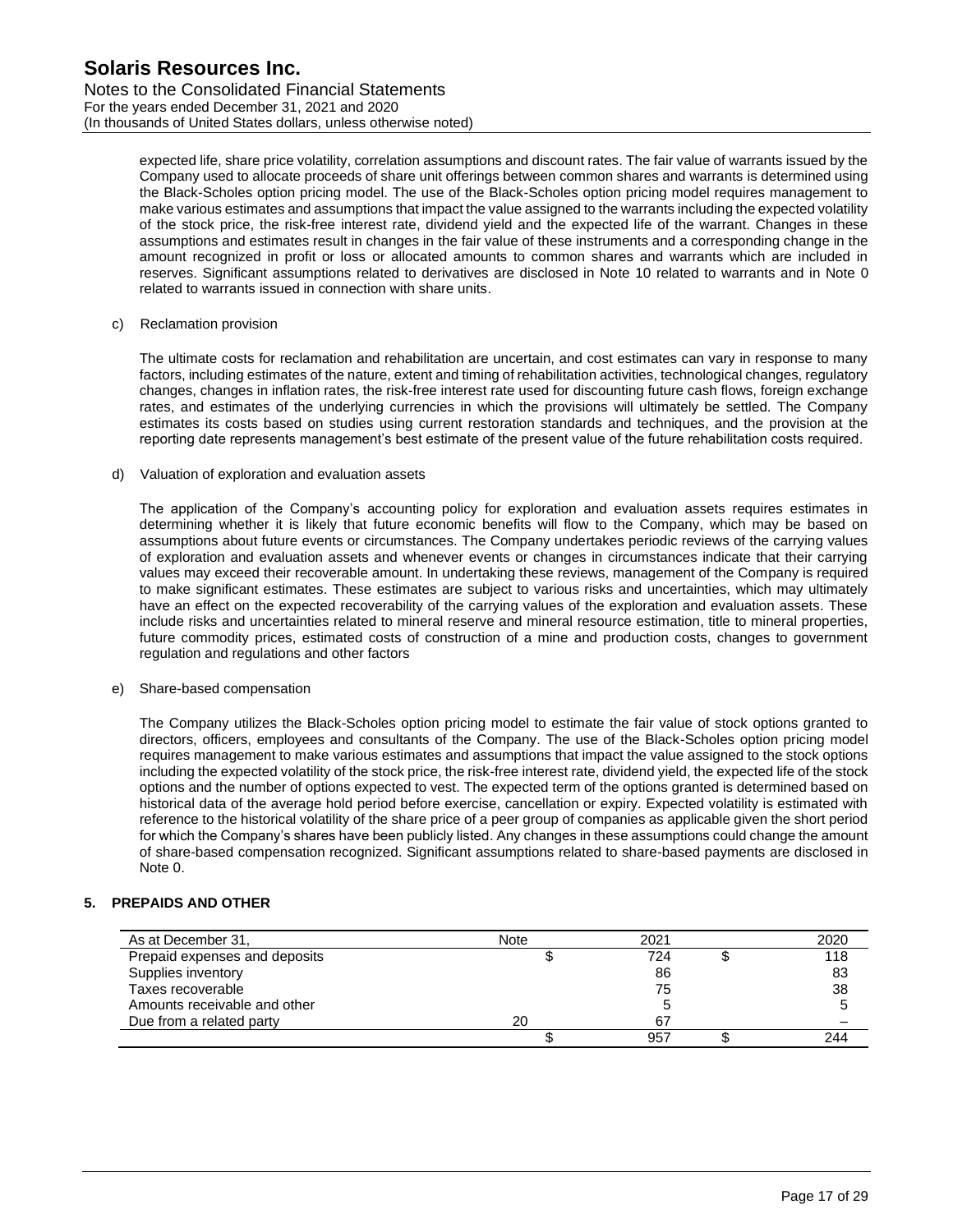Notes to the Consolidated Financial Statements For the years ended December 31, 2021 and 2020 (In thousands of United States dollars, unless otherwise noted)

#### **6. EXPLORATION AND EVALUATION ASSETS**

| As at December 31, | Note |   | 2021   |   | 2020   |
|--------------------|------|---|--------|---|--------|
| La Verde (Mexico)  | a)   | w | 19,741 | ѡ | 19,741 |
| Warintza (Ecuador) |      |   | 188    |   | 188    |
| Ricardo (Chile)    |      |   | 251    |   | 251    |
|                    |      |   | 20,180 |   | 20.180 |

#### a) La Verde

La Verde is situated in the Sierra Madre del Sur west of Mexico City in Michoacán State, Mexico and consists of the Unificación Santa Maria claim. The project is held 60% by the Company and 40% by a subsidiary of Teck Resources Ltd. The joint venture agreement governing the operation and funding of La Verde was formalized effective February 28, 2015. The Agreement provides that Solaris be the operator of the project. The Agreement further provides for dilution of either parties' ownership should funding not be provided in accordance with their respective participating interests. La Verde is subject to a 0.5% net smelter royalty held by Minera CIMA, S.A. de C.V.

#### b) Warintza

The Company owns a 100% interest in Warintza. Warintza is located in southeastern Ecuador in the province of Morona Santiago, Canton Limon Indanza. It consists of eight mining concessions (the "Concessions") covering a total of 26,777 hectares. The Concessions expire between September 2031 and March 2042 and can be renewed for an additional period of 25 years. South32 Royalty Investments Pty Ltd holds a 2% net smelter royalty on the original three concessions covering a total of 10,000 hectares.

#### c) Ricardo

The Company owns a 100% interest in Ricardo, an early-stage exploration porphyry copper prospect located near Calama, Chile in the Calama Mining District. The Ricardo claim block covers approximately 16,000 hectares.

In October 2018, and amended in October 2019 and February 2022, the Company entered into a definitive earn-in option agreement (the "Ricardo Option Agreement") with Minera Freeport-McMoRan South America Limitada ("Freeport") with respect to Ricardo.

The current amended Ricardo Option Agreement provides for a three-staged process by which Freeport can earn up to an 80% interest in the Ricardo property as follows:

To earn an initial 60% interest in the Ricardo property, Freeport must complete both Stage 1 and Stage 2:

- Stage 1: Upon receipt of the relevant exploration permits in December 2018, Freeport is required to spend \$4.2 million in exploration expenditures over the period ending December 2022.
- Stage 2: Upon completion of Stage 1, Freeport can elect to spend \$4.8 million by December 2023, \$8.0 million by December 2024 and \$13.0 million by December 2025.

Upon completion of both Stage 1 and Stage 2, Freeport can elect to complete Stage 3 to earn an additional 20% interest in the Ricardo property whereby Freeport is required to complete the first of (i) funding a feasibility study for a mine at Ricardo and (ii) spending an additional \$100 million in exploration expenditures. Should Stage 3 not be completed within ten years, Freeport can maintain the option by paying to the Company \$1 million annually until Stage 3 is complete.

#### d) Tamarugo

Tamarugo is a grass-roots copper porphyry target located in northern Chile. The Company entered into a definitive earn-in option agreement with Freeport with respect to 5,100 hectares owned by Freeport and approximately 5,000 hectares 100% owned by the Company in June 2019, amended in November 2020.

Pursuant to the amended option agreement, the Company can earn up to a 75% interest in Tamarugo as follows: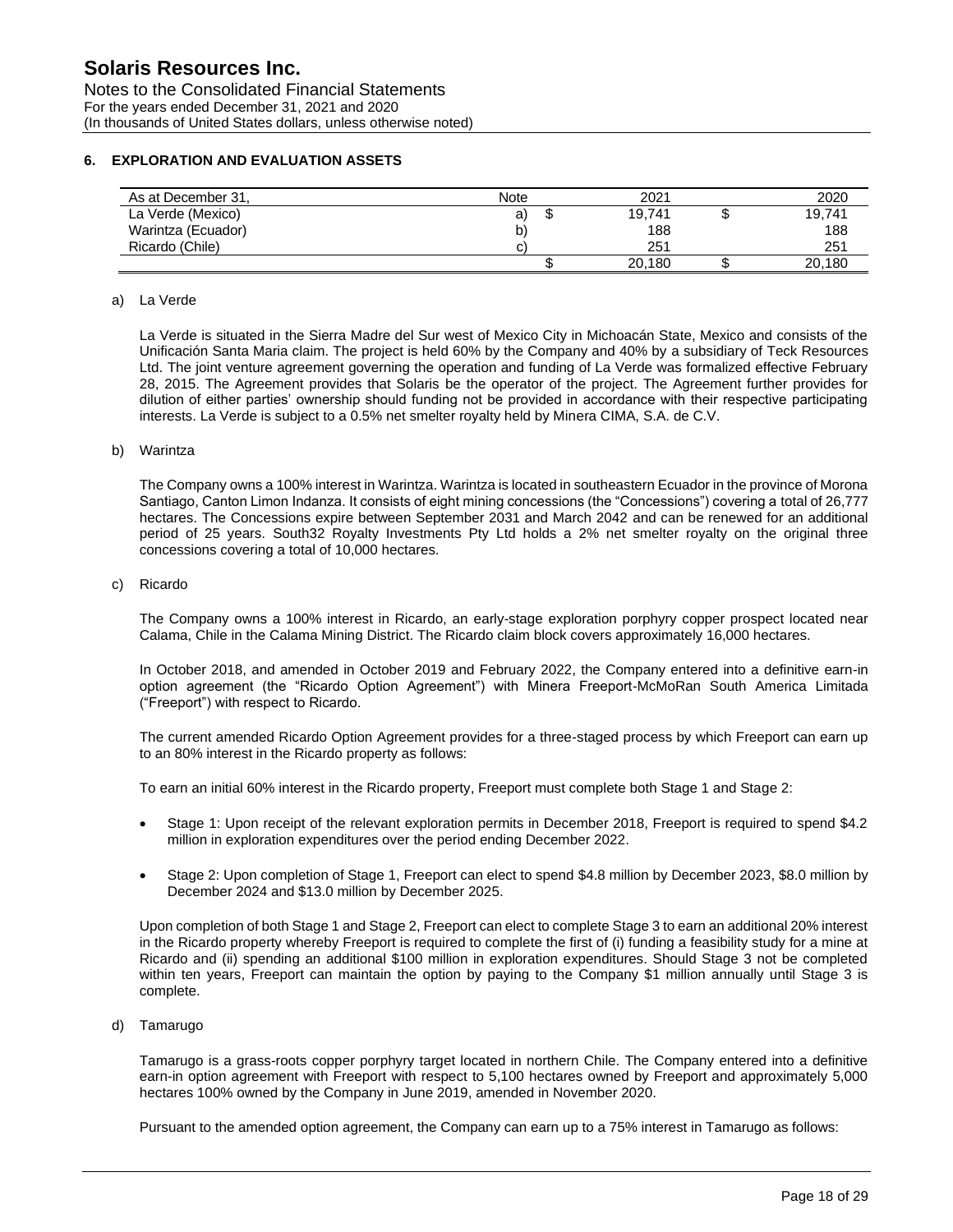Notes to the Consolidated Financial Statements For the years ended December 31, 2021 and 2020 (In thousands of United States dollars, unless otherwise noted)

- To earn an initial 51% interest in Tamarugo, the Company is required to spend \$4.0 million in exploration expenditures over five years commencing in December 2019 with \$0.25 million in years one and two (completed), \$0.35 million in year three, \$1.9 million in year four and \$1.5 million in year five.
- Within 60 days of the Company earning the initial 51% interest in Tamarugo, Freeport may exercise a back-in right to reacquire 11% of Tamarugo by paying to the Company \$12 million (the "Back-in Right"). Freeport will then be required to fund all exploration expenditures until either completing a pre-feasibility study for a mine at Tamarugo or spending a total of \$50 million within 10 years of exercise of the Back-in Right. Should Freeport not complete either the pre-feasibility study or spend a total of \$50 million within 10 years of exercise of the Back-in Right, Freeport can maintain its 11% interest by paying to the Company \$1 million annually until it completes either one of these obligations.
- Should Freeport elect not to exercise the Back-in Right, the Company can elect to earn an additional 24% interest in Tamarugo by spending an additional \$1.5 million in exploration expenditures by December 2025 and delivering a pre-feasibility study for a mine at Tamarugo by December 2027.

The Company is obligated to issue an additional 500,000 common shares to the estate of a former consultant of the Company upon discovery of potentially economic mineralization at Tamarugo. No amount has been recognized for these common shares as there is currently insufficient evidence that this non-market performance condition will be met.

Tamarugo also includes a 100% owned claim block which covers approximately 7,300 hectares.

e) Other projects

Solaris has earn-in agreements on certain other projects including the Capricho and Paco Orco projects in Peru. The Capricho project is a 4,200-hectare copper-molybdenum-gold property. The Paco Orco project is a 4,400-hectare lead, zinc and silver property.

In December 2021, the Company announced its intention of transferring its non-core assets held in Ecuador, Peru, Chile and Mexico into a newly incorporated wholly owned subsidiary of Solaris named Solaris Exploration Inc. ("Solaris Exploration") pursuant to an internal re-organization (the "Re-Organization"). Following the Re-Organization, it is expected that 100% of the common shares of Solaris Exploration will be spun out to shareholders relative to their shareholdings in Solaris (the "Spin-Out"), subject to the approval of the Company's shareholders as well as the respective regulatory approvals.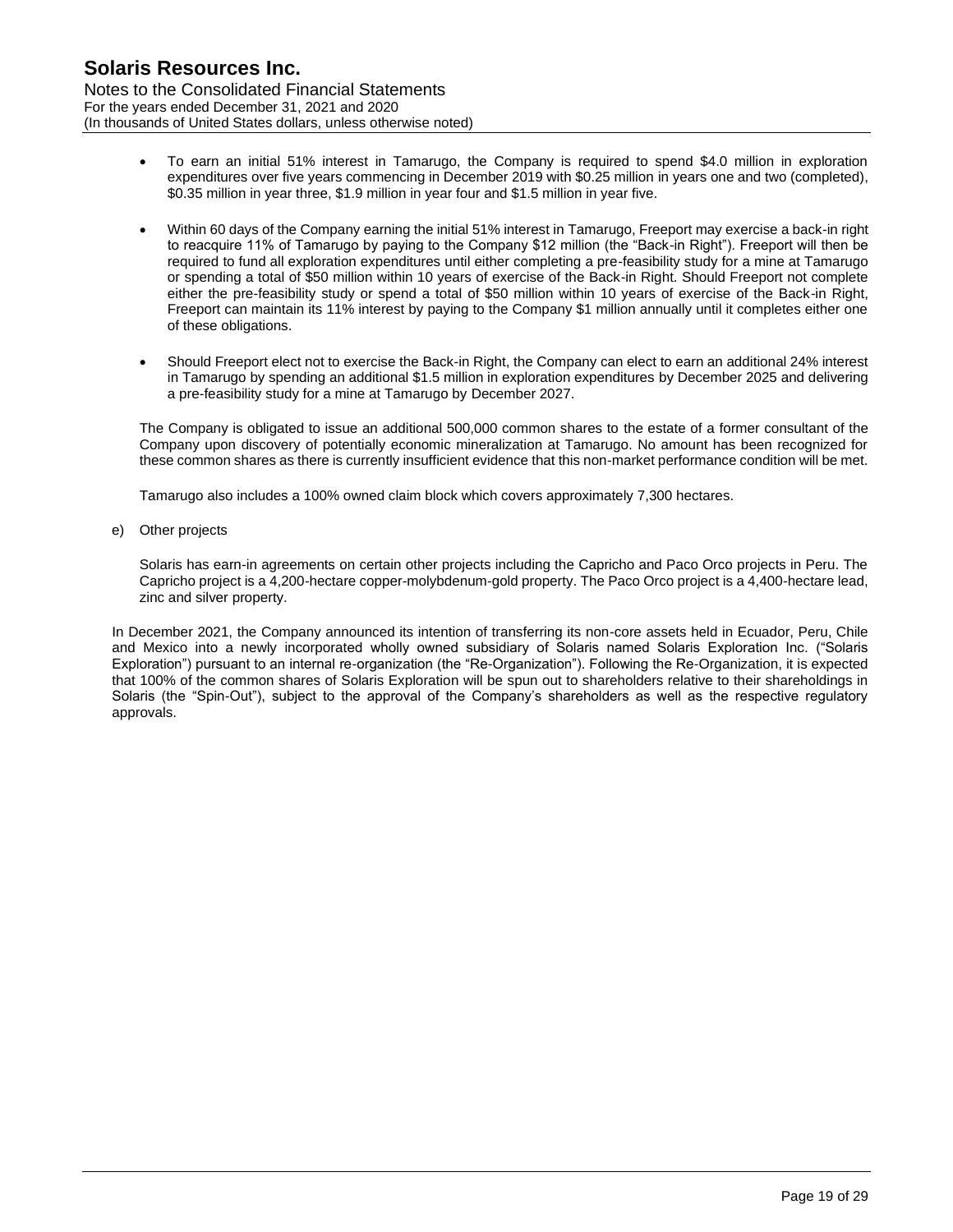Notes to the Consolidated Financial Statements For the years ended December 31, 2021 and 2020 (In thousands of United States dollars, unless otherwise noted)

### **7. PROPERTY, PLANT AND EQUIPMENT**

|                                 | Site infra- |    |              |     |          | Warehouse   |     |        |             |
|---------------------------------|-------------|----|--------------|-----|----------|-------------|-----|--------|-------------|
|                                 | structure   |    |              |     |          | & office    |     | Right- |             |
|                                 | and         |    | Construction |     |          | equipment   |     | of-use |             |
|                                 | equipment   |    | in progress  |     | Vehicles | & furniture |     | assets | Total       |
| Cost                            |             |    |              |     |          |             |     |        |             |
| As at December 31, 2019         | \$<br>115   | \$ |              | \$  |          | \$<br>29    | \$  | 103    | \$<br>247   |
| Additions                       | 554         |    | 50           |     |          | 80          |     | 77     | 761         |
| As at December 31, 2020         | \$<br>669   | \$ | 50           | \$. | —        | \$<br>109   | \$. | 180    | \$<br>1,008 |
| Additions                       | 706         |    | 629          |     | 4        | 343         |     | 433    | 2,115       |
| Transfers                       | 407         |    | (407)        |     |          |             |     |        |             |
| As at December 31, 2021         | \$<br>1,782 | \$ | 272          | \$  | 4        | \$<br>452   | \$  | 613    | \$<br>3,123 |
|                                 |             |    |              |     |          |             |     |        |             |
| <b>Accumulated amortization</b> |             |    |              |     |          |             |     |        |             |
| As at December 31, 2019         | \$<br>94    | \$ |              | \$  |          | \$<br>5     | \$  | 6      | \$<br>105   |
| Amortization                    | 16          |    |              |     |          | 10          |     | 42     | 68          |
| As at December 31, 2020         | \$<br>110   | \$ |              | \$  |          | \$<br>15    | \$  | 48     | \$<br>173   |
| Amortization                    | 200         |    |              |     |          | 98          |     | 110    | 408         |
| As at December 31, 2021         | \$<br>310   | \$ |              | \$  |          | \$<br>113   | \$  | 158    | \$<br>581   |
|                                 |             |    |              |     |          |             |     |        |             |
| Net book value                  |             |    |              |     |          |             |     |        |             |
| As at December 31, 2020         | \$<br>559   | \$ | 50           | \$  |          | \$<br>94    | \$  | 132    | \$<br>835   |
| As at December 31, 2021         | \$<br>1,472 | S  | 272          | S   | 4        | 339         | S   | 455    | \$<br>2,542 |
|                                 |             |    |              |     |          |             |     |        |             |

#### **8. LEASE LIABILITY**

| As at December 31,                                 | 2021  |   | 2020 |
|----------------------------------------------------|-------|---|------|
| Balance, start of year                             | 135   | ъ | 97   |
| Additions                                          | 433   |   | 77   |
| Interest on lease liability recognized in net loss | 21    |   | 5    |
| Lease payments for the year                        | (265) |   | (44) |
| Balance, end of year                               | 324   | ጦ | 135  |
| Less current portion                               | 136   |   | 56   |
| Long-term lease liability                          | 188   |   | 79   |

During the year ended December 31, 2021, the Company recognized \$287 (2020 – \$212) in rent payments in office and other expense for two premises that do not meet the definition of a lease (Note 21). The Company is jointly liable for rent payments and uses the assets jointly.

### **9. RECLAMATION PROVISION**

| As at December 31,     |   | 2021  | 2020                         |
|------------------------|---|-------|------------------------------|
| Balance, start of year | J | 936   | $\qquad \qquad \blacksquare$ |
| Additions              |   | 600   | 936                          |
| Accretion              |   |       |                              |
| Change in estimate     |   | (34)  | $\overline{\phantom{0}}$     |
| Balance, end of year   |   | 1,509 | 936                          |

The reclamation provision represents the estimated costs for restoration and rehabilitation for environmental disturbances at Warintza, estimated to be incurred in the year 2027. The total undiscounted estimated cash flows required to settle these obligations as at December 31, 2021 are \$1,639 (December 31, 2020 – \$997), which have been inflated at an average rate of 1.00% per annum (December 31, 2020 – 1.00%) and discounted at an average rate of 1.44% (December, 31, 2020 – 0.92%) per annum being an estimate of the risk-free, pre-tax cost of borrowing over the respective periods. Restricted cash of \$74 (December 31, 2020 – \$70) represents funds being used to collateralize a guarantee issued to support environmental bonding requirements with respect to the environmental disturbances at Warintza.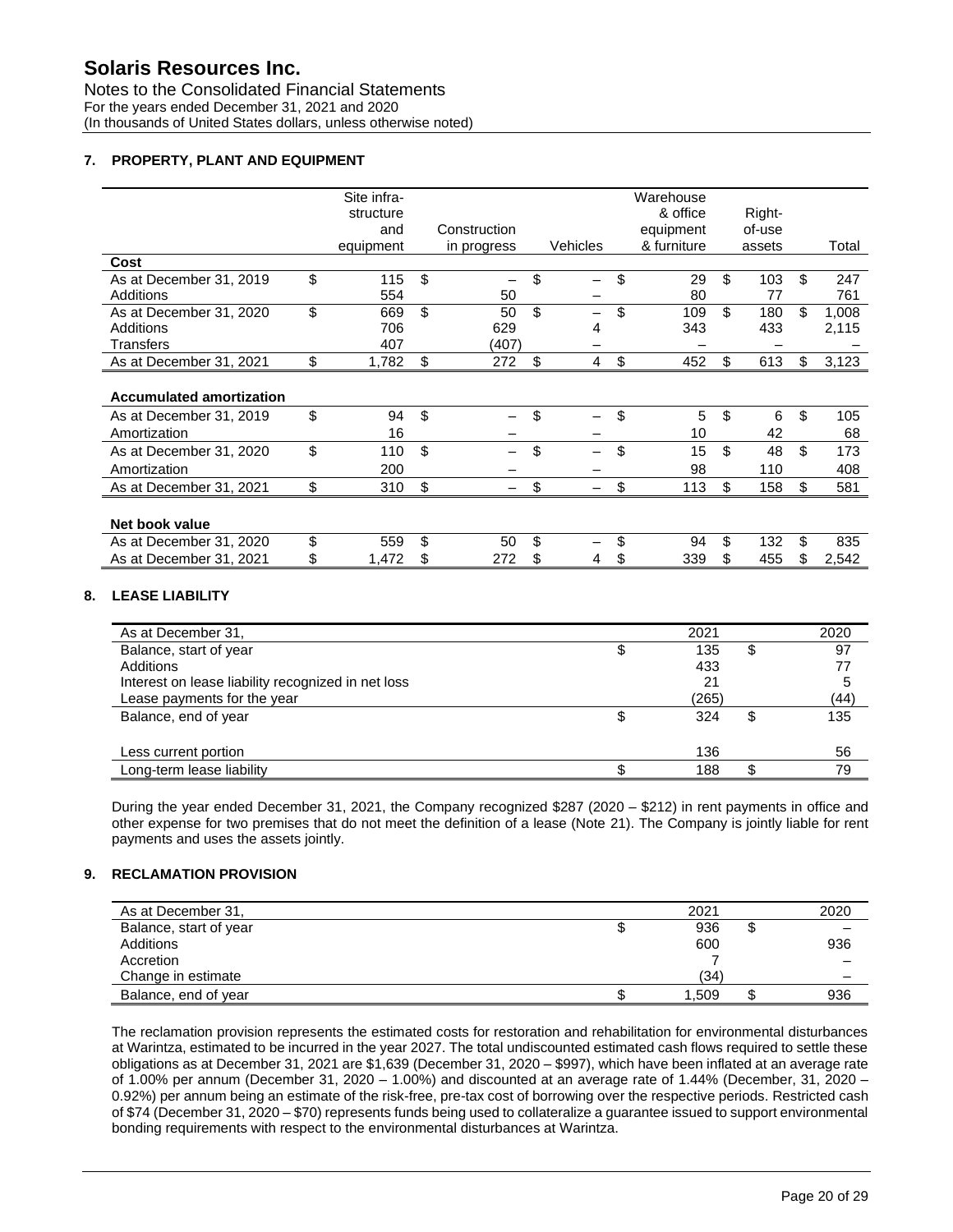#### **10. DERIVATIVES**

Pursuant to the Arrangement under which Equinox distributed 60% of the shares of the Company to its shareholders in August 2018, the Company became obligated to issue Solaris common shares on any exercise of then existing Equinox Warrants. The obligation to issue shares on exercise of Equinox Warrants meets the definition of a derivative.

As at December 31, 2021, the Company is obligated to issue153,529 common shares (December 31, 2020 – 4,425,287) on exercise of Equinox Warrants which have a weighted average exercise price per one whole Equinox common share and one-quarter Solaris common share issuable of C\$5.30 (December 31, 2020 – C\$14.24) and a weighted average contractual life of 1.34 years (December 31, 2020 – 0.80 years). Equinox is required to pay to the Company one-tenth of the proceeds it receives on the exercise of these warrants.

At December 31, 2021 and December 31, 2020, the fair value of the Company's obligation to issue shares on exercise of Equinox Warrants classified as a derivative was determined using the Monte Carlo Simulation model.

The following assumptions were used in estimating the fair value of the derivative for December 31, 2021 and December 31, 2020:

| Weighted average                                           |     | 2021        |     | 2020              |
|------------------------------------------------------------|-----|-------------|-----|-------------------|
| Risk-free rate                                             |     | 0.76%       |     | $0.04\% - 0.20\%$ |
| Correlation of changes in Solaris and Equinox share prices |     | 21%         |     | 25%               |
| Expected term (years)                                      |     | 1.34        |     | 0.80              |
| Expected volatility – Equinox and Solaris <sup>1</sup>     |     | 40% and 58% |     | 59% and 91%       |
| Expected dividend                                          |     |             |     |                   |
| Solaris share price per whole share                        | C\$ | 16.94       | C\$ | 6.08              |
| Equinox share price per whole share                        | C\$ | 8.56        | C\$ | 13.17             |

<sup>1</sup>The expected volatility of Solaris is based on both the historical volatility of the Solaris shares as well as shares of a comparative peer group of companies.

During the year ended December 31, 2021, the Company issued 174,890 common shares (December 31, 2020 – 1,551,436) on exercise of 3,497,793 Equinox Warrants (December 31, 2020 – 31,028,672). A continuity of the derivative asset (liability) is as follows:

| As at December 31.              | 2021    | 2020     |
|---------------------------------|---------|----------|
| Balance, start of year          | (3,996) | 3,999    |
| Exercise of warrants            | 792     | (1, 165) |
| Change in fair value            | 1,530   | (6, 713) |
| Foreign exchange on translation | (109)   | (117)    |
| Balance, end of year            | (1,783) | (3,996)  |

<span id="page-21-0"></span>The derivative liability is classified as a current liability because the holder can exercise these warrants at any time.

#### **11. SHARE CAPITAL**

a) Common shares

Authorized: Unlimited common shares, with no par value.

Issued and fully paid: 108,827,567 (December 31, 2020 – 105,057,203)

b) Private placements

On May 28, 2020 and June 10, 2020, the Company closed non-brokered private placement financings for an aggregate of 26,500,000 units at C\$0.80 per unit for gross proceeds of \$15,427 (C\$21,200). Each unit consisted of one common share and one common share purchase warrant. Each whole common share purchase warrant entitles the holder to purchase one common share at a price of C\$1.20 per common share for a period of three years. Directors and officers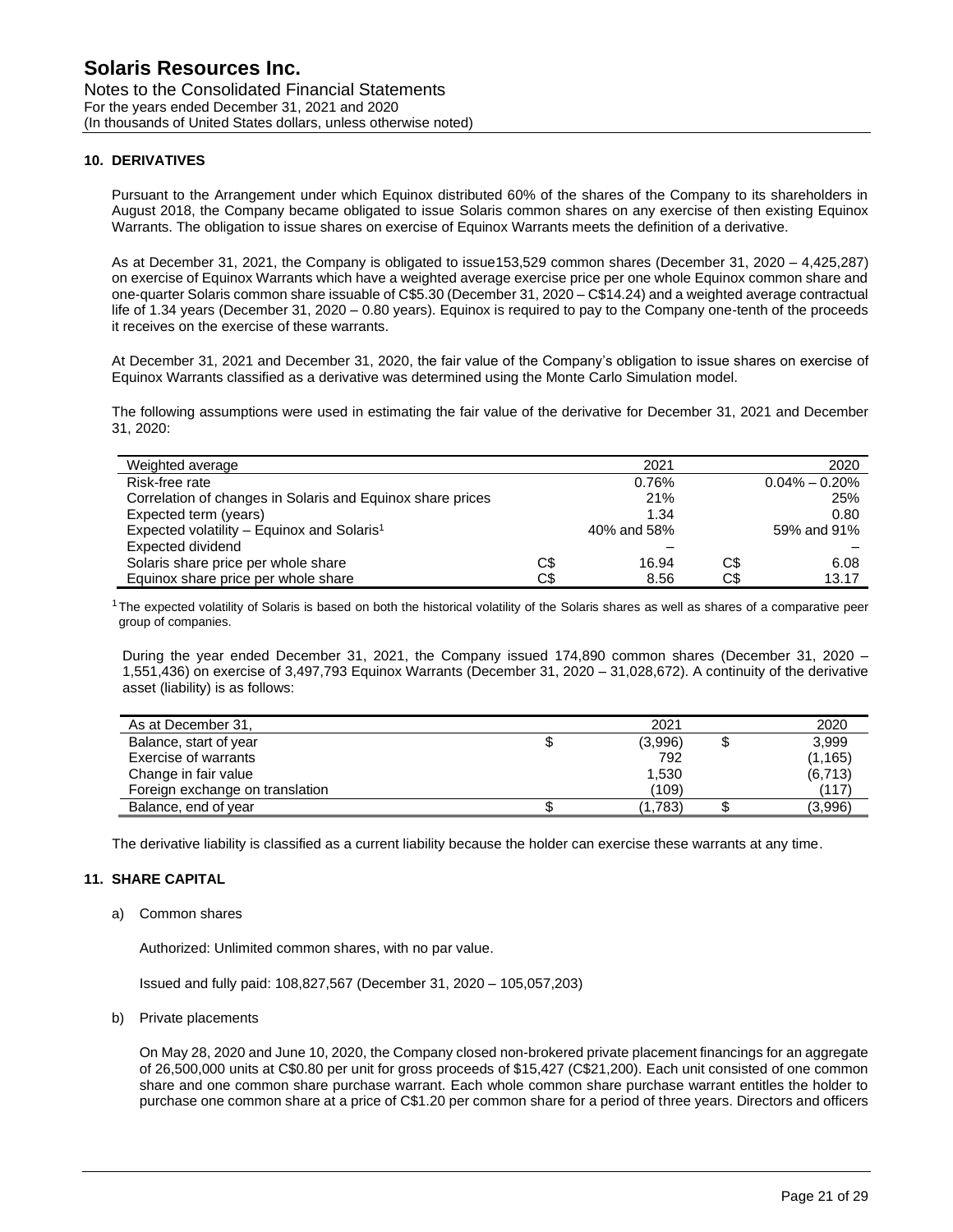subscribed for 17,100,000 units for gross proceeds of \$9,939 (C\$13,680), Equinox subscribed for 7,500,000 units for gross proceeds of \$4,359 (C\$6,000) and other parties subscribed for 1,900,000 units for gross proceeds of \$1,129 (C\$1,520). The Company allocates the proceeds received from the issuance of units to common shares and warrants based on the relative fair value of respective instruments. As a result, the Company allocated \$11,434 to the common shares and \$3,993 to the warrants. The fair value of the warrants was determined using the Black-Scholes option pricing model with the following weighted average assumptions: share price of C\$0.80, exercise price of C\$1.20, an expected life of 3 years, annualized volatility of 70%, a risk-free rate of 0.29%, and zero expected dividend yield. The expected volatility is based on the historical volatility of the shares of a comparative peer group of companies.

On December 31, 2020, the Company closed a non-brokered private placement financing for 15,500,000 units at C\$5.20 per unit for gross proceeds of \$63,122 (C\$80,600), less share issue costs of \$837 (C\$1,069). Each unit consisted of one common share and one half of one common share purchase warrant. Each whole common share purchase warrant entitles the holder to purchase one common share at a price of C\$6.75 per common share for a period of two years. Directors and officers subscribed for 6,640,000 units for gross proceeds of \$27,040 (C\$34,528), Equinox subscribed for 2,000,000 units for gross proceeds of \$8,145 (C\$10,400) and other parties subscribed for 6,860,000 units for gross proceeds of \$27,936 (C\$35,672). The Company allocates the net proceeds received from the issuance of units to common shares and warrants based on the relative fair value of respective instruments. As a result, the Company allocated \$53,368 to the common shares and \$8,917 to the warrants. The fair value of the warrants was determined using the Black-Scholes option pricing model with the following assumptions: share price of C\$5.80, exercise price of C\$6.75, an expected life of 2 years, annualized volatility of 70%, a risk-free rate of 0.20%, and zero expected dividend yield. The expected volatility is based on the historical volatility of the shares of a comparative peer group of companies.

The Company incurred transaction costs of \$837 related to these private placements.

c) Share purchase options

For the year ended December 31, 2021, the Company recognized a share-based compensation expense included in general and administrative expenses of \$4,899, respectively (December 31, 2020 – \$1,591).

The following table shows the change in the shares issuable for Arrangement options (see below) and Solaris options during the years ended December 31, 2021 and 2020:

| As at December 31,            | 2021       | 2020       |
|-------------------------------|------------|------------|
| Balance, start of year        | 8,086,002  | 3,172,788  |
| Granted (all Solaris options) | 850,000    | 5,549,500  |
| Exercised                     | (774, 908) | (459, 603) |
| Forfeited                     | (178.590)  | (176,683)  |
| Balance, end of year          | 7.982.504  | 8,086,002  |

The weighted average exercise price per share issuable of options granted, exercised and forfeited during the year ended December 31, 2021 was C\$10.92, C\$0.83 and C\$0.98, respectively. (2020 - C\$2.50, C\$0.72 and C\$0.92, respectively)

The assumptions used in the Black-Scholes option pricing model for the options granted in the years ended December 31, 2021 and 2020 were as follows:

| Weighted average                  |     | 2021  |     | 2020  |
|-----------------------------------|-----|-------|-----|-------|
| Exercise price per share issuable | C\$ | 10.92 | C\$ | 2.50  |
| Expected term (years)             |     |       |     |       |
| Volatility <sup>1</sup>           |     | 67%   |     | 89%   |
| Expected dividend yield           |     |       |     |       |
| Risk-free interest rate           |     | 1.01% |     | 0.48% |

 $1$  The expected volatility of Solaris is based on the historical volatility of the shares of a comparative peer group of companies.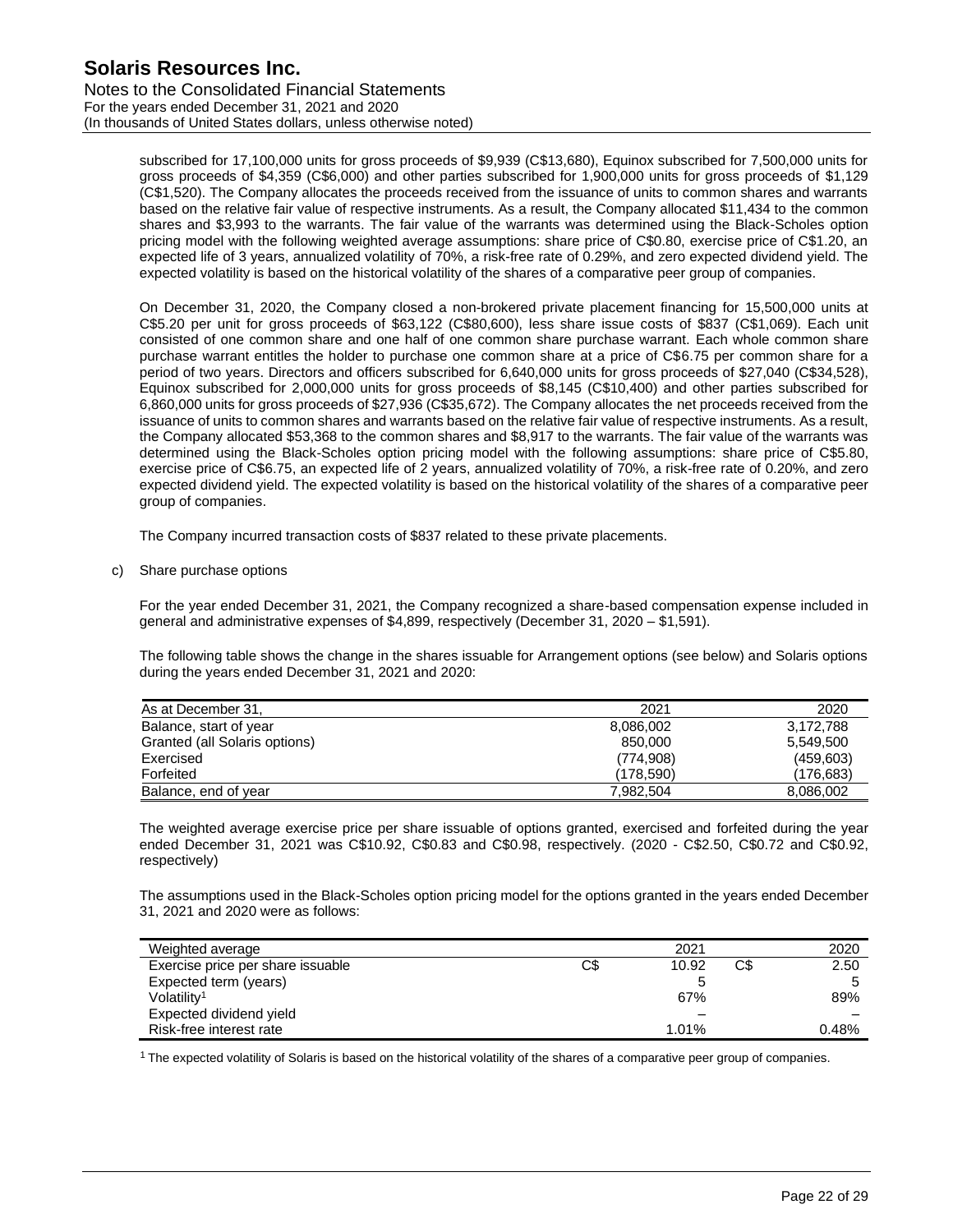#### *Arrangement options*

Pursuant to the Arrangement under which Equinox distributed the shares of the Company to its shareholders, option holders of Equinox received options of Solaris which were proportionate to, and reflective of the terms of, their existing options of Equinox ("Arrangement options"). As at December 31, 2021, the number of Arrangement options outstanding and shares issuable were as follows:

|                 |             | Outstanding |              |              |           |   | Exercisable  |
|-----------------|-------------|-------------|--------------|--------------|-----------|---|--------------|
| Range of        |             |             | Weighted     | Weighted     |           |   | Weighted     |
| exercise price  | Number of   |             | average      | average      |           |   | average      |
| per             | Arrangement | Number of   | exercise     | remaining    | Number of |   | exercise     |
| Arrangement     | options     | shares      | price per    | contractual  | shares    |   | price per    |
| option $(C$)^2$ | outstanding | issuable    | option (C\$) | life (years) | issuable  |   | option (C\$) |
| \$0.10          | 160.275     | 16.028      | \$<br>0.10   | 0.26         | 16.028    | S | 0.10         |
| $$0.11 - $0.12$ | 1,316,414   | 131,644     | 0.12         | 1.20         | 131,644   |   | 0.12         |
|                 | 1,476,689   | 147,672     | \$<br>0.12   | 1.10         | 147,672   | S | 0.12         |

 $2$  Range of exercise price per option for  $1/10<sup>th</sup>$  of a Solaris share.

The weighted average exercise price of the Arrangement options exercisable at December 31, 2021, attributable to the issuance of a whole Solaris share was C\$1.18 (December 31, 2020 – C\$1.26).

#### *Solaris options*

|                    | Outstanding |           |              | Exercisable |              |
|--------------------|-------------|-----------|--------------|-------------|--------------|
|                    |             |           | Weighted     |             | Weighted     |
|                    |             |           | average      |             | average      |
|                    | Exercise    |           | remaining    |             | remaining    |
|                    | price       | Number of | contractual  | Number of   | contractual  |
| Grant date         | (C\$)       | options   | life (years) | options     | life (years) |
| August 9, 2019     | \$<br>0.50  | 650,000   | 2.61         | 650,000     | 2.61         |
| November 18, 2019  | 0.80        | 700.000   | 2.88         | 700.000     | 2.88         |
| November 21, 2019  | 0.80        | 237.499   | 2.89         | 150.001     | 2.89         |
| January 2, 2020    | 0.80        | 350,000   | 3.01         | 175,000     | 3.01         |
| March 20, 2020     | 0.80        | 100.000   | 3.22         | 50,000      | 3.22         |
| May 27, 2020       | 0.80        | 2.647.333 | 3.41         | 879,667     | 3.41         |
| November 2, 2020   | 4.90        | 2.300.000 | 3.84         | 766.666     | 3.84         |
| March 16, 2021     | 7.24        | 300,000   | 4.21         |             |              |
| September 15, 2021 | 13.11       | 400.000   | 4.71         |             |              |
| November 10, 2021  | 12.45       | 150,000   | 4.86         |             |              |
|                    |             | 7.834.832 | 3.51         | 3,371,334   | 3.20         |

#### d) Restricted share units

Pursuant to the Arrangement, holders of Equinox RSUs or pRSUs received RSUs or pRSUs of Solaris ("Arrangement RSUs"), which were proportionate to, and reflective of the terms of, their existing RSUs or pRSUs of Equinox. The holder of the Arrangement RSUs acquires one-tenth of a Solaris share upon vesting. The following table shows the change in the RSUs and pRSUs outstanding and shares issuable during the years ended December 31, 2021 and 2020:

|                                                        |            | RSUs and pRSUs |           |                 |
|--------------------------------------------------------|------------|----------------|-----------|-----------------|
|                                                        |            | outstanding    |           | Shares issuable |
|                                                        | 2021       | 2020           | 2021      | 2020            |
| Balance, start of year                                 | 2,383,414  | 3,227,899      | 508.343   | 362.797         |
| Vesting or redemption of RSUs                          | (101, 328) | (844, 485)     | (10, 133) | (84, 454)       |
| Additional shares issuable for pRSU which vested based |            |                |           |                 |
| on market performance conditions                       |            |                |           | 230,000         |
| Balance, end of year                                   | 2,282,086  | 2,383,414      | 498.210   | 508,343         |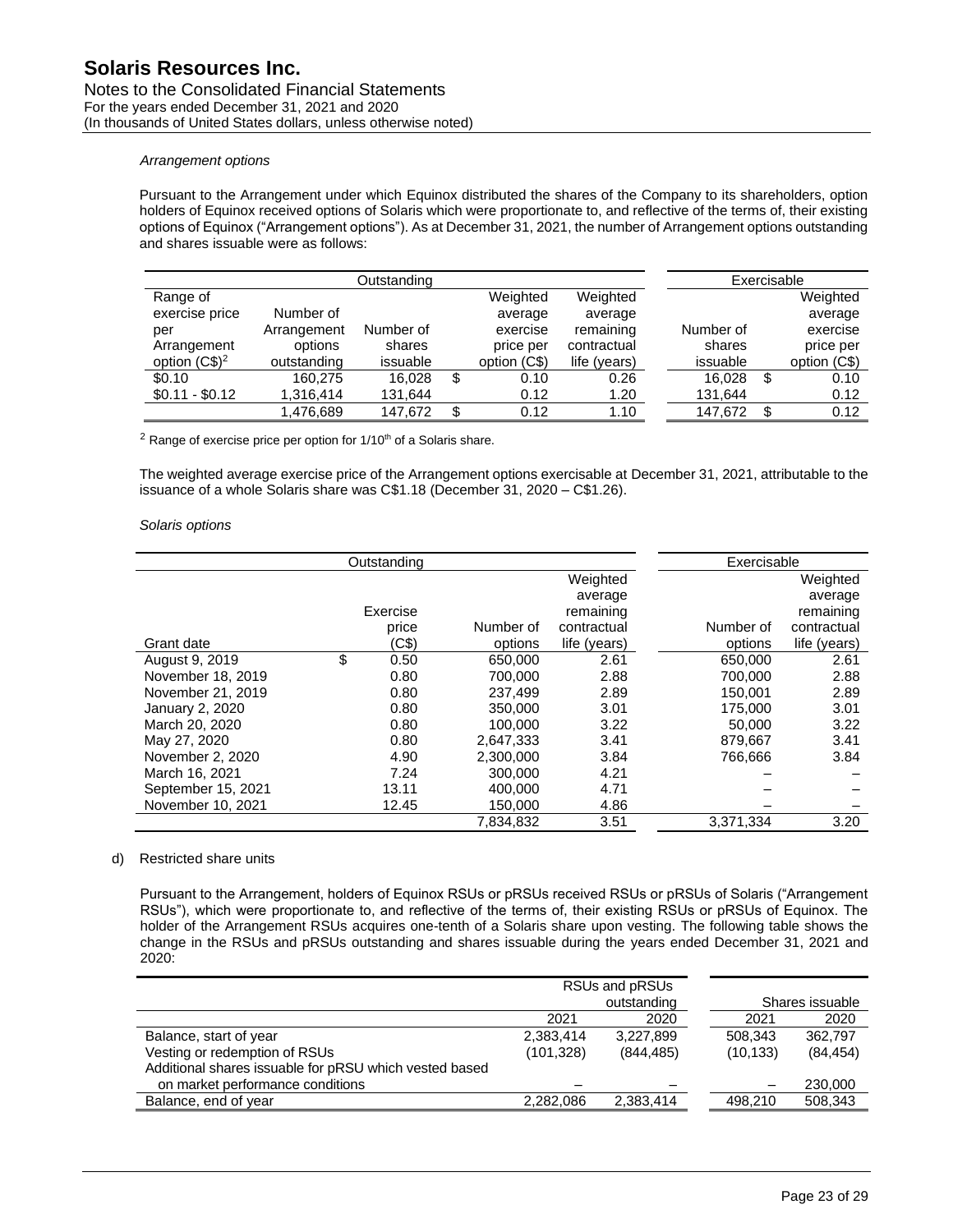During the year ended December 31, 2021, 101,328 RSUs for 10,133 shares issuable were redeemed under a provision of the Company's RSU Plan which allows for the issuance of common shares net of withholding tax obligations, resulting in the issuance of 4,191 common shares of the Company to the RSU holder. The RSU holder received the number of common shares in the Company equivalent to the market value of the common shares underlying the number of RSUs redeemed less the withholding tax obligation, without payment of cash or any other consideration. The weighted average share price of the common shares, at the date of redemption of these RSUs was C\$6.01.

The number of shares issuable pursuant to certain pRSU's vary depending on achievement of certain market performance conditions. During the year ended December 31, 2021, no additional shares issuable for pRSU vested (December 31, 2020 – 230,000). These shares have not yet been redeemed.

e) Shares issuable for Equinox Warrants

Pursuant to the Arrangement, upon exercise of each pre-existing Equinox Warrant, warrant holders will receive onefifth of a common share of Equinox and one-twentieth of a Solaris share. Equinox will pay to Solaris an amount equal to one-tenth of the proceeds received by Equinox on exercise of the warrants. A continuity of the Company's shares issuable for Equinox Warrants is as follows:

|                                | <b>Shares</b> | Weighted          |     | Equinox                   |
|--------------------------------|---------------|-------------------|-----|---------------------------|
|                                | issuable on   | average price     |     | weighted                  |
|                                | exercise of   | per Solaris share |     | average exercise          |
|                                | warrants      | issuable (C\$)    |     | price <sup>3</sup> $(C$)$ |
| Outstanding, December 31, 2019 | 6,012,802     | \$<br>4.80        | \$. | 12.00                     |
| Exercised                      | (1,551,436)   | 2.17              |     | 5.43                      |
| Expired                        | (36,079)      | 8.19              |     | 20.47                     |
| Outstanding, December 31, 2020 | 4,425,287     | \$<br>5.70        | \$  | 14.24                     |
| Exercised                      | (174, 890)    | 2.52              |     | 6.30                      |
| Expired                        | (4,096,868)   | 5.97              |     | 14.92                     |
| Outstanding, December 31, 2021 | 153,529       | \$<br>2.12        | S   | 5.30                      |

Outstanding shares issuable for Equinox Warrants as of December 31, 2021

|                   | Shares issuable<br>on exercise of |   | Exercise price<br>per Solaris<br>share issuable | Equinox<br>exercise price <sup>3</sup> |
|-------------------|-----------------------------------|---|-------------------------------------------------|----------------------------------------|
| Expiry dates      | warrants                          |   | (C\$)                                           | (C\$)                                  |
| December 19, 2022 | 2.940                             | S | 2.00                                            | 5.05                                   |
| May 7, 2023       | 150,589                           |   | 2.12                                            | 5.30                                   |
|                   | 153.529                           |   |                                                 |                                        |

 $3$  Equinox Warrants exercise price per one whole Equinox common share and one-quarter Solaris common share issuable.

#### f) Share purchase warrants

The following is a summary of the Company's warrants at December 31, 2021:

|                   | Exercise    |                    | December   |             |         | December 31, |
|-------------------|-------------|--------------------|------------|-------------|---------|--------------|
| Date of Issue     | Price (C\$) | <b>Expiry Date</b> | 31, 2020   | Exercised   | Expired | 2021         |
| July 8, 2019      | \$0.70      | July 8, 2022       | 500,000    |             |         | 500.000      |
| November 8, 2019  | \$1.20      | November 8, 2022   | 3,380,250  | (711, 375)  |         | 2,668,875    |
| November 15, 2019 | \$1.20      | November 15, 2022  | 1.718.750  |             | —       | 1,718,750    |
| December 24, 2019 | \$1.20      | December 24, 2022  | 1.531.250  | (37,500)    | —       | 1,493,750    |
| May 28, 2020      | \$1.20      | May 28, 2023       | 25,000,000 |             |         | 25,000,000   |
| June 10, 2020     | \$1.20      | June 10, 2023      | 1,300,000  | (1,300,000) |         |              |
| December 30, 2020 | \$6.75      | December 30, 2022  | 7,750,000  | (767, 500)  |         | 6,982,500    |
|                   |             |                    | 41.180.250 | (2,816,375) |         | 38.363.875   |

The weighted average exercise price of the Company's warrants outstanding at December 31, 2021 is C\$2.20 (December 31, 2020 – C\$2.24).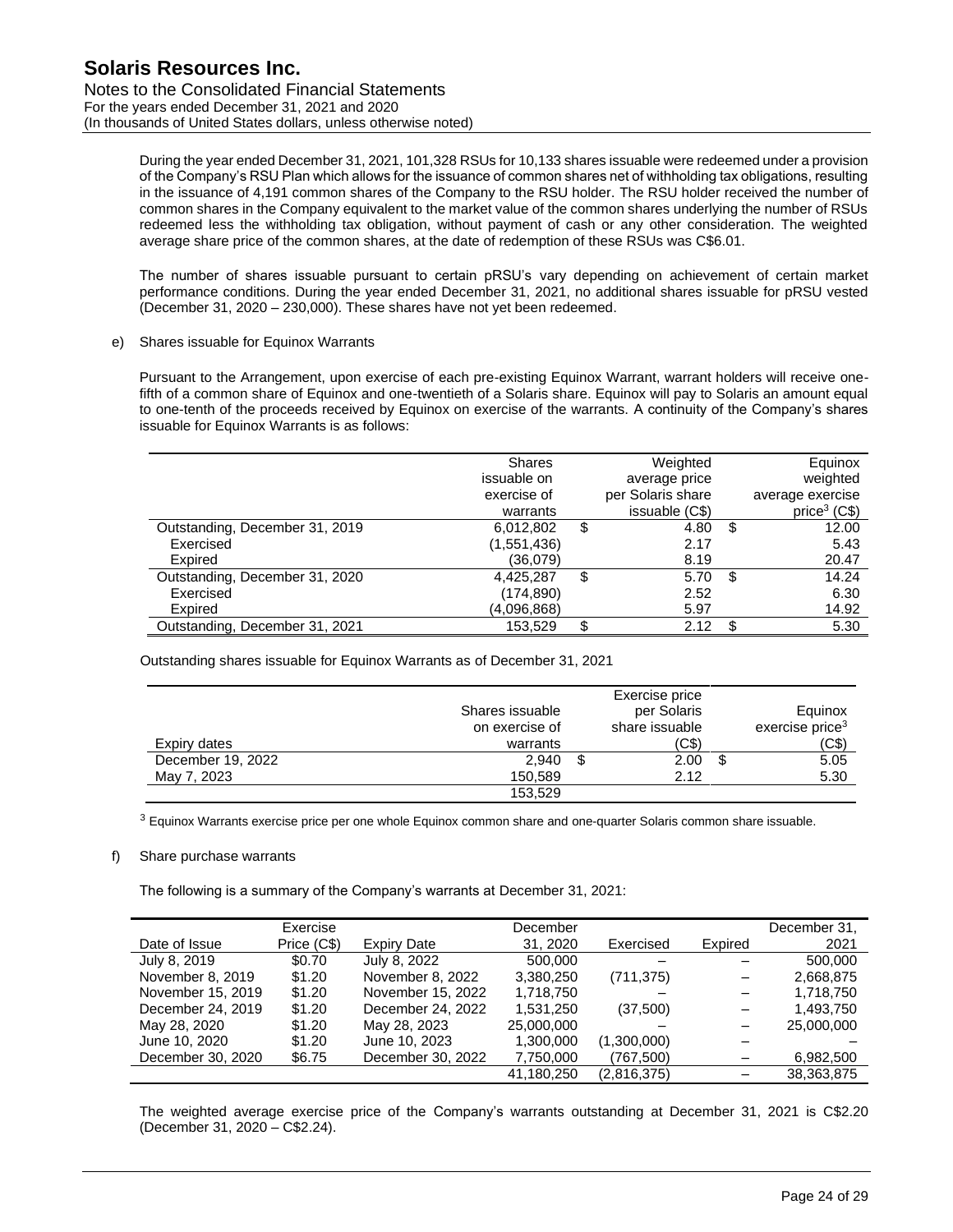Notes to the Consolidated Financial Statements For the years ended December 31, 2021 and 2020 (In thousands of United States dollars, unless otherwise noted)

#### **12. EXPLORATION EXPENSES**

The Company's exploration expenditures by activity for the years ended December 31, 2021 and 2020 are as follows:

| For the year ended December 31,                          | 2021   | 2020        |
|----------------------------------------------------------|--------|-------------|
| Salaries, geological consultants and support, and travel | 13.006 | \$<br>3,288 |
| Site preparation, supplies, field and general            | 7.726  | 3,184       |
| Drilling and drilling related costs                      | 19.070 | 4,850       |
| Assay and analysis                                       | 3.234  | 341         |
| Community relations, environmental and permitting        | 4,996  | 1,439       |
| Concession fees                                          | 434    | 370         |
| Geotechnical analysis                                    |        | 1,044       |
| <b>Studies</b>                                           | 409    |             |
| Reclamation provision                                    | 567    | 936         |
| Amortization                                             | 408    | 68          |
|                                                          | 49.850 | 15.520      |

Pursuant to agreements with local communities, the Company is required to make certain monthly community support payments.

The Company's exploration expenditures by jurisdiction are as follows:

| For the year ended December 31, | 2021   |   | 2020   |
|---------------------------------|--------|---|--------|
| Ecuador                         | 47.214 | J | 14,487 |
| Chile                           | 1,265  |   | 391    |
| Mexico                          | 141    |   | 198    |
| Peru and other                  | 1.230  |   | 444    |
|                                 | 49,850 |   | 15.520 |

### <span id="page-25-0"></span>**13. GENERAL AND ADMINISTRATIVE EXPENSES**

| For the year ended December 31, | 2021  |   | 2020  |
|---------------------------------|-------|---|-------|
| Share-based compensation        | 4,899 | S | 1,591 |
| Salaries and benefits           | 2,017 |   | 1,202 |
| Office and other                | 694   |   | 366   |
| Filing and regulatory fees      | 273   |   | 143   |
| Professional fees               | 993   |   | 271   |
| Management fees                 |       |   | 99    |
| Marketing and travel            | 624   |   | 147   |
|                                 | 9,500 |   | 3,819 |

#### **14. SEGMENTED INFORMATION**

The Company has determined that it has one operating segment, being the exploration of mineral properties.

Information about the Company's non-current assets by jurisdiction is detailed below:

| As at December 31, | 2021   |        | 2020   |
|--------------------|--------|--------|--------|
| Mexico             | 19,758 | ◠<br>ง | 19,762 |
| Ecuador            | 2,740  |        | 1,050  |
| Chile              | 261    |        | 261    |
| Peru               | 37     |        | 12     |
|                    | 22,796 | æ      | 21,085 |

Information about the Company's exploration expenses by jurisdiction is detailed in Note 12.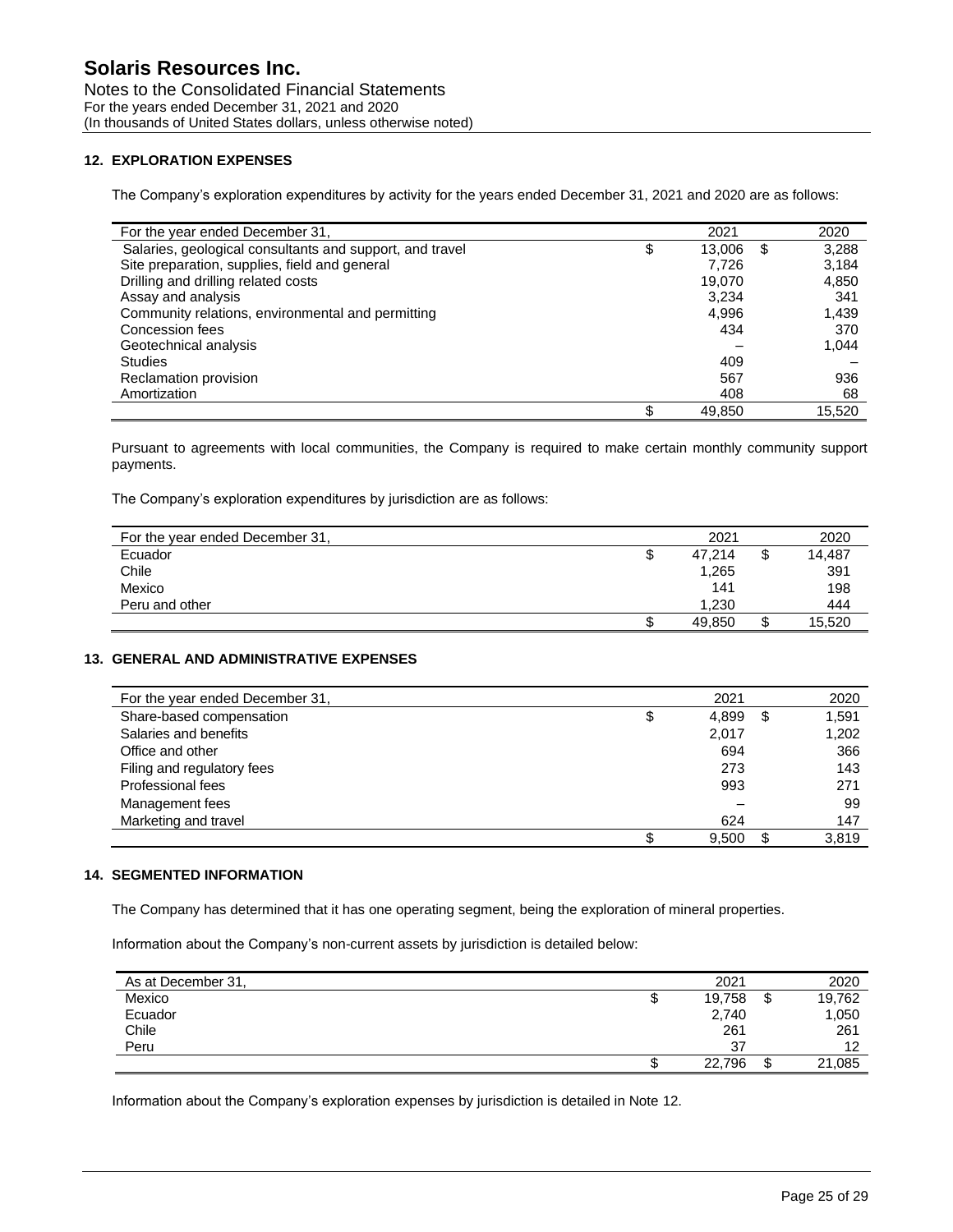#### <span id="page-26-0"></span>**15. NON-CONTROLLING INTEREST**

The Company, through its 60% ownership of Minera Torre de Oro, S.A.P.I. de C.V., controls the La Verde project, with a non-controlling interest accounting for the 40% owned by a subsidiary of Teck Resources Ltd.

Summarized financial information for the La Verde project is as follows:

| As at December 31,         | 2021   |   | 2020   |
|----------------------------|--------|---|--------|
| Current assets             | 15     | Ψ | 25     |
| Non-current assets         | 19.741 |   | 19,741 |
| <b>Current liabilities</b> |        |   |        |

| For the year ended December 31,             | 2021 | 2020 |
|---------------------------------------------|------|------|
| Net loss                                    | 153  | 180  |
| Attributable to shareholders of the Company | 92   | 108  |
| Attributable to non-controlling interest    | 61   |      |

#### **16. INCOME TAX**

Income tax recovery differs from the amount that would result from applying the Canadian federal and provincial income tax rates to loss before income taxes. These differences result from the following items:

| For the year ended December 31,                      | 2021       |   | 2020      |
|------------------------------------------------------|------------|---|-----------|
| Loss before income taxes                             | (56, 857)  |   | (25, 991) |
| Combined federal and provincial income tax rates     | <b>27%</b> |   | 27%       |
| Expected income tax recovery                         | (15,351)   | S | (7,018)   |
| Non-deductible expenses                              | 2.325      |   | 298       |
| Change in fair value of derivatives                  | (413)      |   | 1,813     |
| Difference in tax rates in foreign jurisdictions     | 914        |   | 279       |
| Tax effect of temporary differences for which no tax |            |   |           |
| benefit has been recognized                          | 12.024     |   | 5,157     |
| Foreign exchange and other                           | 501        |   | (529)     |
| Income tax recovery                                  |            |   |           |

Unused tax losses and other deductible temporary differences for which deferred tax assets have not been recognized are as follows:

| As at December 31,                        | 2021    | 2020   |
|-------------------------------------------|---------|--------|
| Non-capital losses (see below for expiry) | 25.506  | 20,032 |
| Exploration and evaluation expenditures   | 73.725  | 30,955 |
| Other                                     | 1.105   | 1,191  |
|                                           | 100.336 | 52.178 |

In assessing the recoverability of deferred tax assets other than deferred tax assets resulting from the initial recognition of assets and liabilities that do not affect accounting or taxable profit, management considers whether it is probable that some portion or all of the deferred tax assets will be realized. The ultimate realization of deferred tax assets is dependent upon the generation of future taxable income during the periods in which those temporary differences become deductible. The Company has not recognized deferred tax assets for any temporary differences as their utilization is not considered probable at this time.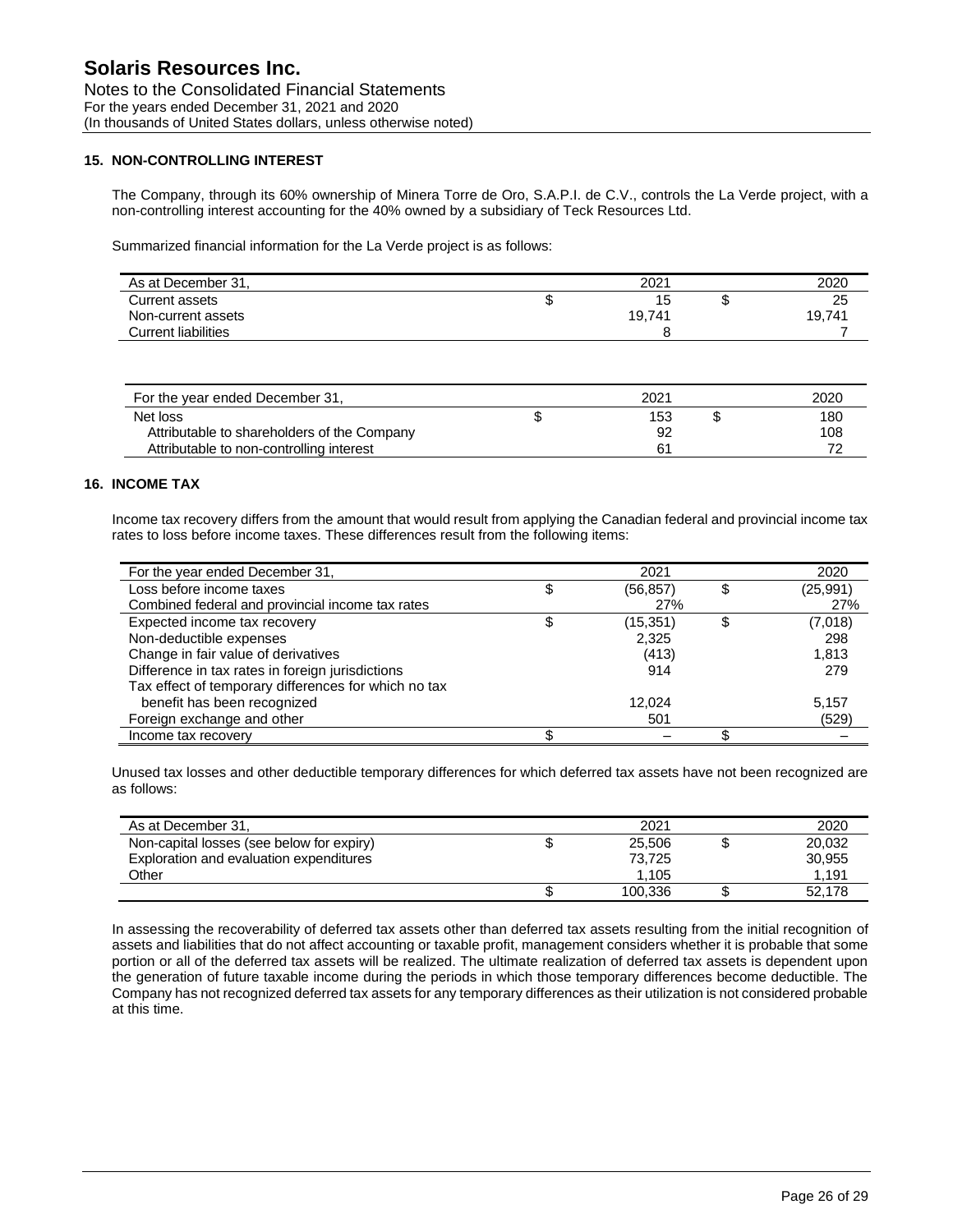Notes to the Consolidated Financial Statements For the years ended December 31, 2021 and 2020 (In thousands of United States dollars, unless otherwise noted)

The non-capital losses may be applied to reduce future taxable income. The loss carry-forwards are in respect of Canadian, Peruvian, Chilean and Mexican operations and expire as follows:

| As at December 31. |   | 2021   | Expiry    | 2020        | Expirv    |
|--------------------|---|--------|-----------|-------------|-----------|
| Canada             | ง | 8,236  | 2033-2041 | \$<br>5,212 | 2033-2039 |
| Peru               |   | 2,358  | 2021-2025 | 1,801       | 2020-2023 |
| Chile              |   | 2.048  | No expiry | 1.420       | No expiry |
| Mexico             |   | 9.797  | 2021-2031 | 9.862       | 2020-2029 |
| Ecuador            |   | 3,065  | 2022-2026 | 1.735       | 2024-2025 |
| USA                |   | 2      | No expiry |             | No expiry |
|                    |   | 25,506 |           | 20,032      |           |

#### **17. CAPITAL MANAGEMENT**

The Company's primary objective when managing capital is to ensure that it will be able to continue as a going concern and that it has the ability to satisfy its capital obligations and ongoing operational expenses, as well as having sufficient liquidity to fund suitable business opportunities as they arise.

The capital of the Company includes the components of equity attributable to shareholders of the Company, net of cash and cash equivalents. Capital is summarized in the following table:

| As at December 31,        | 2021         |   | 2020    |
|---------------------------|--------------|---|---------|
| Equity                    | 35,208       | w | 78,645  |
| Cash and cash equivalents | (33,897)     |   | 73.593) |
|                           | 0.11<br>ا ب. |   | 5.052   |

The Company manages its capital structure and makes adjustments to it as necessary in light of economic conditions. In order to maintain the capital structure, the Company may, from time to time, issue or buy back equity, repay debt, or sell assets. The Company, upon approval from its Board of Directors, intends to balance its overall capital structure through new share issues or by undertaking other activities as deemed appropriate under the specific circumstances.

#### **18. FINANCIAL INSTRUMENT RISK EXPOSURE AND RISK MANAGEMENT**

The Company is exposed in varying degrees to a variety of financial instrument related risks. The Board of Directors approves and monitors the risk management process.

a) Credit risk

Credit risk is the risk of financial loss to the Company if a counterparty to a financial instrument fails to meet its contractual obligations and arises principally from the Company's financial assets.

The Company is primarily exposed to credit risk on its cash and cash equivalents, restricted cash and amounts receivable. Credit risk exposure is limited through maintaining its cash with high-credit quality financial institutions. The carrying value of these financial assets of \$34,118 represents the maximum exposure to credit risk.

b) Liquidity risk

Liquidity risk is the risk that the Company will not be able to meet its financial obligations as they become due. The Company ensures that there is sufficient capital in order to meet short term business requirements after taking into account the Company's holdings of cash.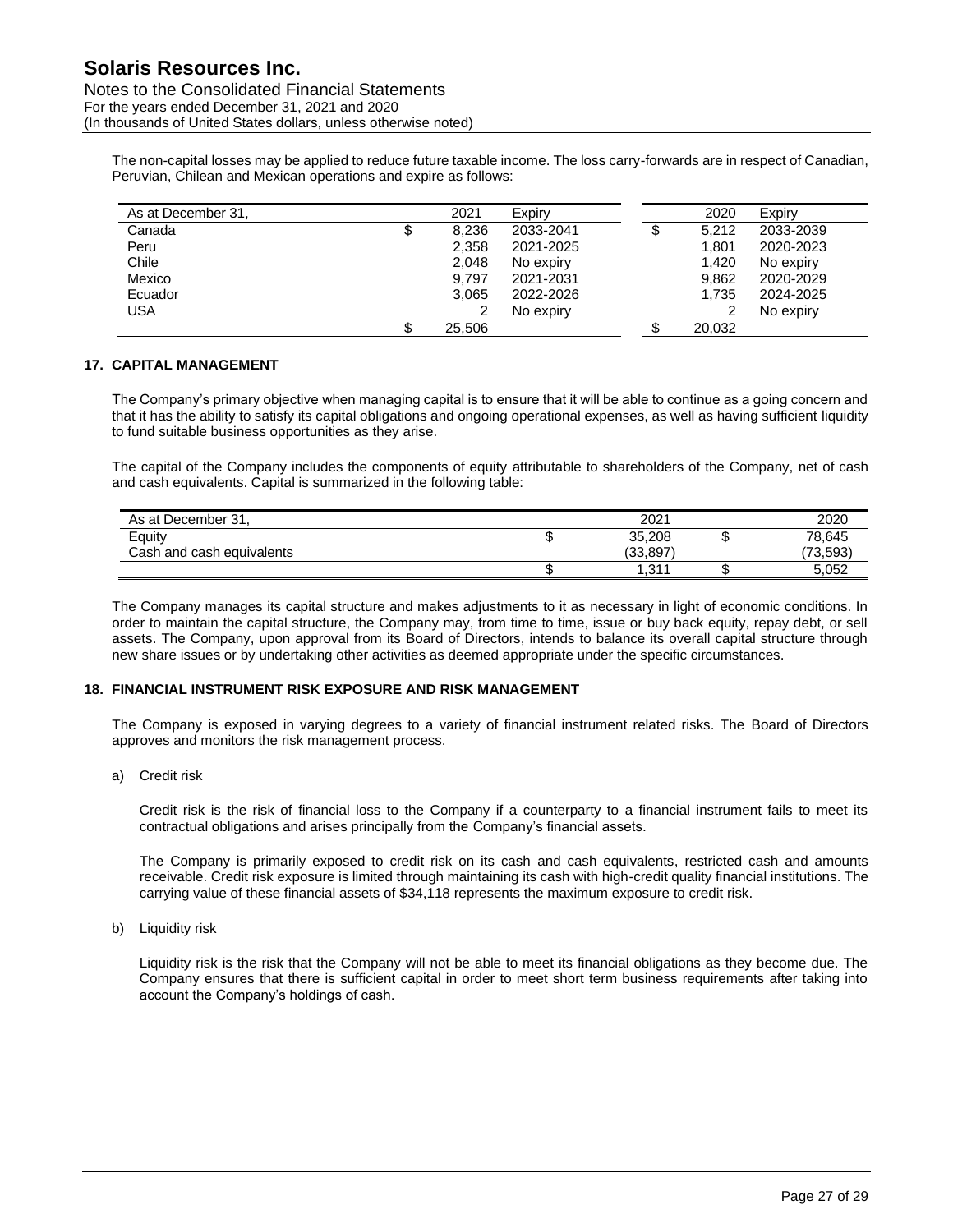Notes to the Consolidated Financial Statements For the years ended December 31, 2021 and 2020 (In thousands of United States dollars, unless otherwise noted)

At December 31, 2021, the Company had contractual cash flow commitments as follows:

|                                | < 1 Year |    | 1-3 Years         | 3-5 Years                | > 5 Years                | Total  |
|--------------------------------|----------|----|-------------------|--------------------------|--------------------------|--------|
| Accounts payable and accrued   |          |    |                   |                          |                          |        |
| liabilities                    | 10.750   | \$ | $\qquad \qquad -$ | $\overline{\phantom{m}}$ | $\overline{\phantom{m}}$ | 10,750 |
| Lease liabilities              | 136      |    | 188               |                          |                          | 324    |
| Other long-term liability      |          |    | 165               |                          |                          | 165    |
| Office rent obligations        | 340      |    | 414               |                          |                          | 754    |
| Exploration expenses and other | 239      |    | 70                |                          |                          | 309    |
|                                | 11.465   | œ  | 837               | $\qquad \qquad$          | -                        | 12.302 |

#### c) Foreign currency risk

The Company is exposed to currency risk on transactions and balances in currencies other than the functional currency. At December 31, 2021, the Company had not entered into any contracts to manage foreign exchange risk.

The functional currency of the parent company is Canadian dollars. Therefore, the Company is exposed to currency risk from the assets and liabilities denominated in US dollars. However, the impact on such exposure is not currently material.

The Company is also exposed to currency risk on financial assets and liabilities denominated in Peruvian soles, Chilean pesos, Mexican pesos and Guatemalan quetzals. However, the impact on such exposure is not currently material.

#### **19. FAIR VALUE MEASUREMENTS**

As at December 31, 2021, the Company's derivative instruments are measured at fair value using Level 2 inputs. The carrying values of cash and cash equivalents, deposits, amounts receivable and accounts payable and accrued liabilities approximate fair value due to their short terms to maturity. There were no transfers between fair value levels in the periods presented.

#### <span id="page-28-0"></span>**20. RELATED PARTY TRANSACTIONS**

#### a) Compensation of key management personnel

Key management personnel include those persons having authority and responsibility for planning, directing and controlling the activities of the Company, and comprises the Company's Executive Chairman, President and Chief Executive Officer, Chief Financial Officer, Senior Vice President Corporate Affairs and Corporate Secretary and Directors.

Key management compensation for the years ended December 31, 2021 and 2020 is comprised of:

| For the year ended December 31, | 2021  | 2020  |  |
|---------------------------------|-------|-------|--|
| Share-based compensation        | 4.074 | 1,201 |  |
| Salaries and benefits           | 884   | 720   |  |
| Professional fees               | 475   | _     |  |
|                                 | 5,433 | .921  |  |

During 2021, the Company entered an agreement with Augusta Capital Corporation for consulting services. The owner of Augusta Capital Corporation is the Chairman and a major shareholder of the Company. Total amount charged in 2021 is \$475.

#### b) Related party transactions

On January 2, 2020, the Company entered into an arrangement to share office space, equipment, personnel, consultants and various administrative services with other companies related by virtue of certain directors and management in common. These services have been provided through a management company equally owned by each company party to the arrangement. Costs incurred by the management company are allocated and funded by the shareholders of the management company based on time incurred and use of services. If the Company's participation in the arrangement is